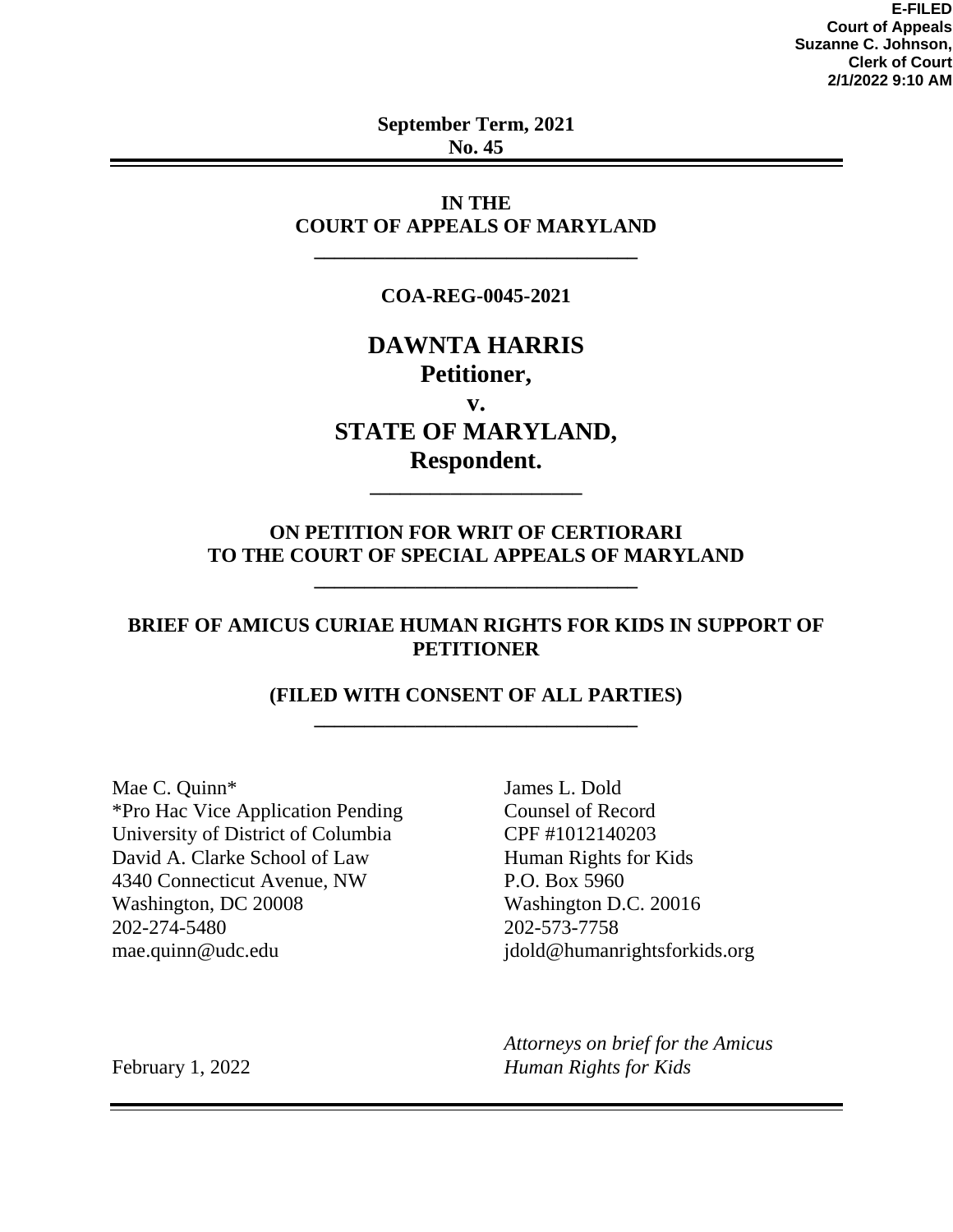# **Table of Contents**

| I. Proportionality Requirements Under the Eighth Amendment and the Maryland<br>Declaration of Rights Require Individualized Sentencing Procedures for Children that          |
|------------------------------------------------------------------------------------------------------------------------------------------------------------------------------|
| A. Children's Cognitive Immaturity Renders Them Less Culpable than Adults and                                                                                                |
| B. The Federal Constitutional Framework for Sentencing Children Convicted as Adults                                                                                          |
| C. Constitutional Protections for Children Under the Maryland Declaration of Rights.                                                                                         |
| II. Absent a Miller Hearing, Dawnta's Mandatory Life Sentence with 15 Years of Parole<br>Ineligibility is Presumptively Disproportionate and Unconstitutional under the U.S. |
| A. Objective Indicia of Maryland's Standards, as Expressed in Recent Legislative<br>Enactments, Make Clear that Dawnta's Mandatory Minimum Life Sentence with 15             |
| B. There are No Penological Justifications for Imposing the Same Mandatory Minimum<br>Life Sentence with Fifteen Years of Parole Ineligibility on Dawnta that a Similarly    |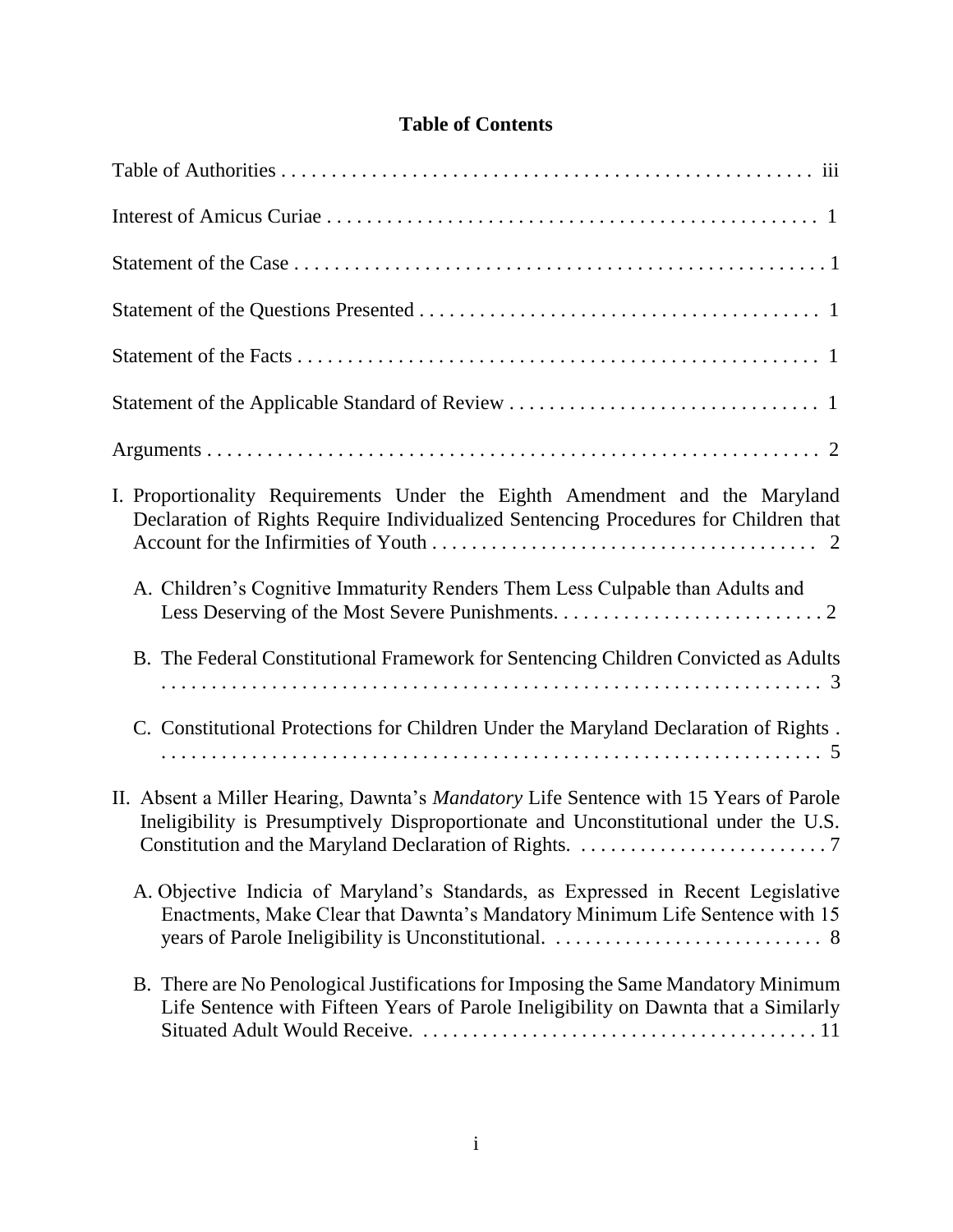| III. The Imposition on Dawnta of What Is Now the State's Most Severe Sentence for a<br>Youth Tried in Adult Court, Absent a Miller Hearing, Violates the U.S. Constitution |
|----------------------------------------------------------------------------------------------------------------------------------------------------------------------------|
| A. Consideration of the <i>Miller</i> Factors and the Diminished Culpability of Youth is<br>Required When a Child Faces a State's Harshest Possible Punishment.  15        |
| B. Parole Eligibility and Sentencing Review Under the Juvenile Restoration Act Are<br>Not Sufficient for the Purpose of Avoiding Constitutional Sentencing Requirements.   |
| IV. The Felony Murder Rule Raises Constitutional Questions Generally and Presents<br>Heightened Concerns in Cases Involving Child Defendants such as Dawnta.  19           |
|                                                                                                                                                                            |
| B. Further Constitutional Concerns Raised by the Application of the Felony Murder                                                                                          |
|                                                                                                                                                                            |
|                                                                                                                                                                            |
|                                                                                                                                                                            |
|                                                                                                                                                                            |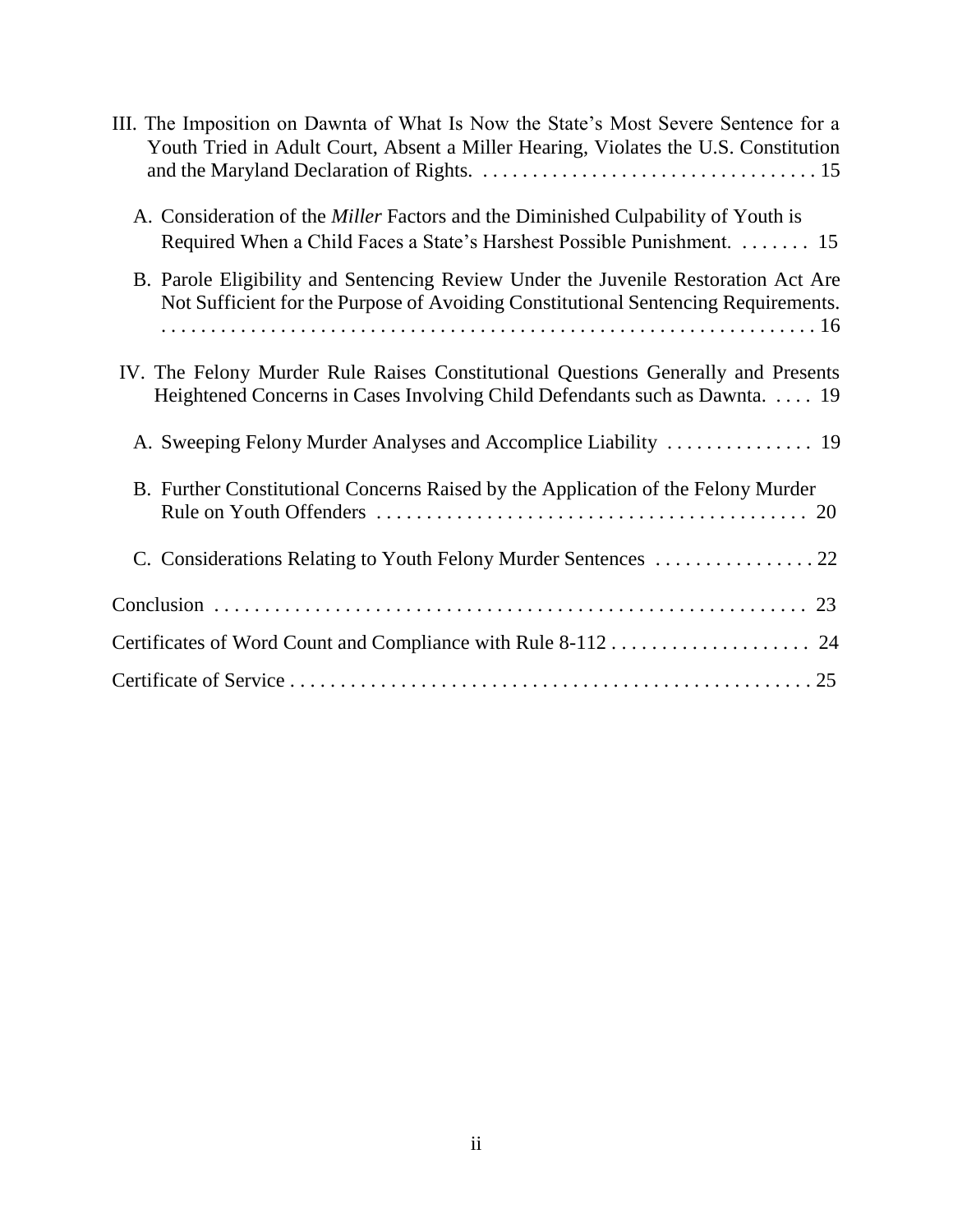# **Table of Authorities**

**Cases**

| Apprendi v. New Jersey,   |
|---------------------------|
| Atkins v. Virginia,       |
| Bosse v. Oklahoma,        |
| Carter v. State,          |
| Commonwealth v. Evelyn,   |
| Commonwealth v. Perez,    |
| Connecticut v. Santiago,  |
| Enmund v. Florida,        |
| Gardner v. Florida,       |
| Graham v. Florida,        |
| Hartless v. State,        |
| Illinois v. Wardlow,      |
| J.D.B. v. North Carolina, |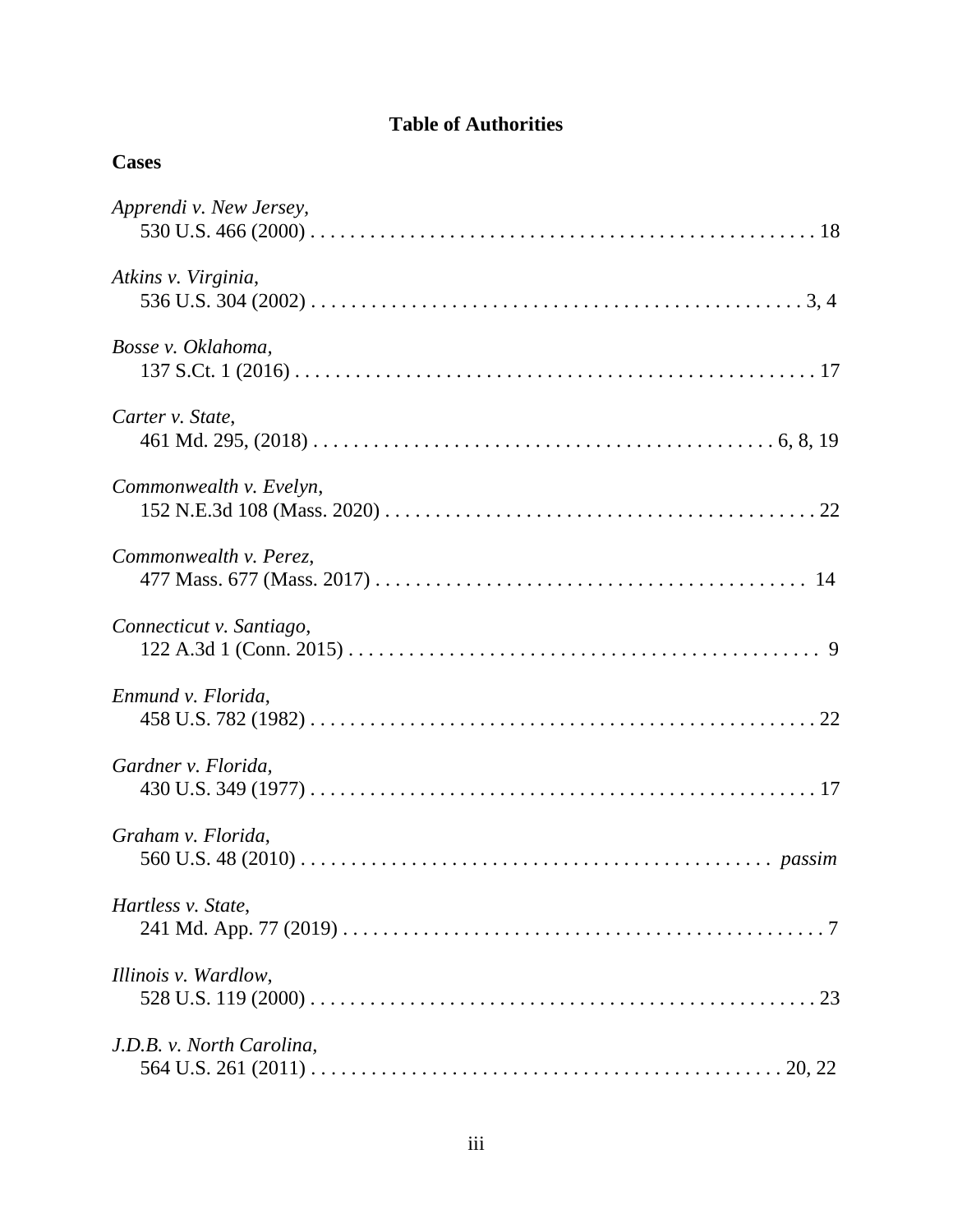| Jones v. Mississippi,      |
|----------------------------|
| Mempa v. Rhay,             |
| Miller v. Alabama,         |
| Ring v. Arizona,           |
| Roper v. Simmons,          |
| Rummel v. Estelle,         |
| State v. Houston-Sconiers, |
| State v. Link,             |
| State v. Lyle,             |
| Strickland v. Washington,  |
| Thompson v. Oklahoma,      |
| Tison v. Arizona,          |
| Trop v. Dulles,            |
| United States v. Jackson,  |
|                            |

*United States v. Little*,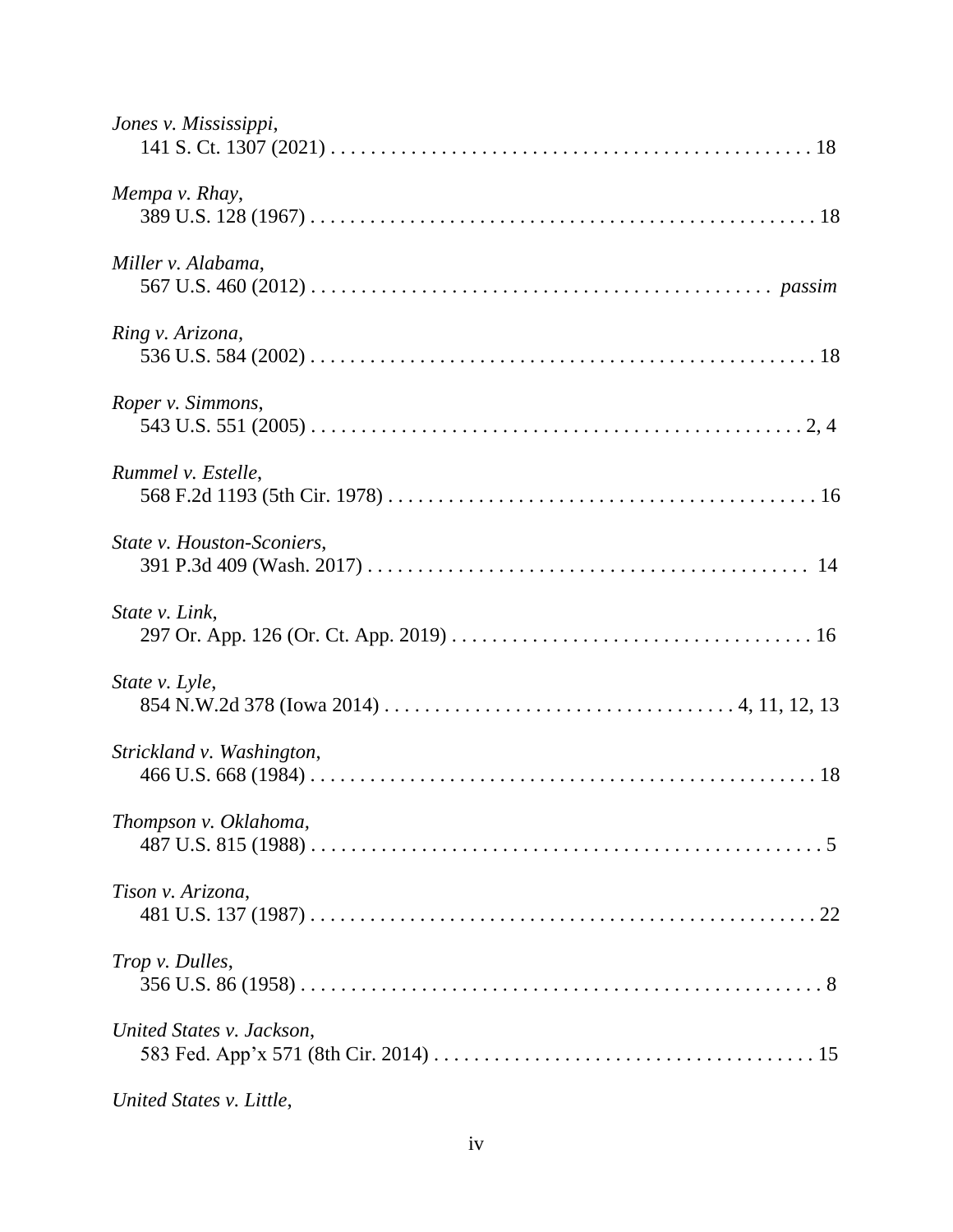| United States v. Fatico,         |
|----------------------------------|
| <b>Constitutional Provisions</b> |
|                                  |
|                                  |
| <b>Statutes</b>                  |
|                                  |
|                                  |
|                                  |
|                                  |
|                                  |
|                                  |
|                                  |
|                                  |

# **Law Reviews**

| Alison Burton, A Commonsense Conclusion: Creating a Juvenile Carve Out to the                             |
|-----------------------------------------------------------------------------------------------------------|
| Massachusetts Felony Murder Rule,                                                                         |
|                                                                                                           |
| Beth Caldwell, The Twice Diminished Culpability of Juvenile Accomplices to Felony<br>Murder,              |
|                                                                                                           |
| Cameron Casey, Cruel and Unusual: Why the Eighth Amendment Bans Charging Juveniles<br>with Felony Murder, |
|                                                                                                           |
| Elizabeth Scott et al., Juvenile Sentencing Reform in A Constitutional Framework,                         |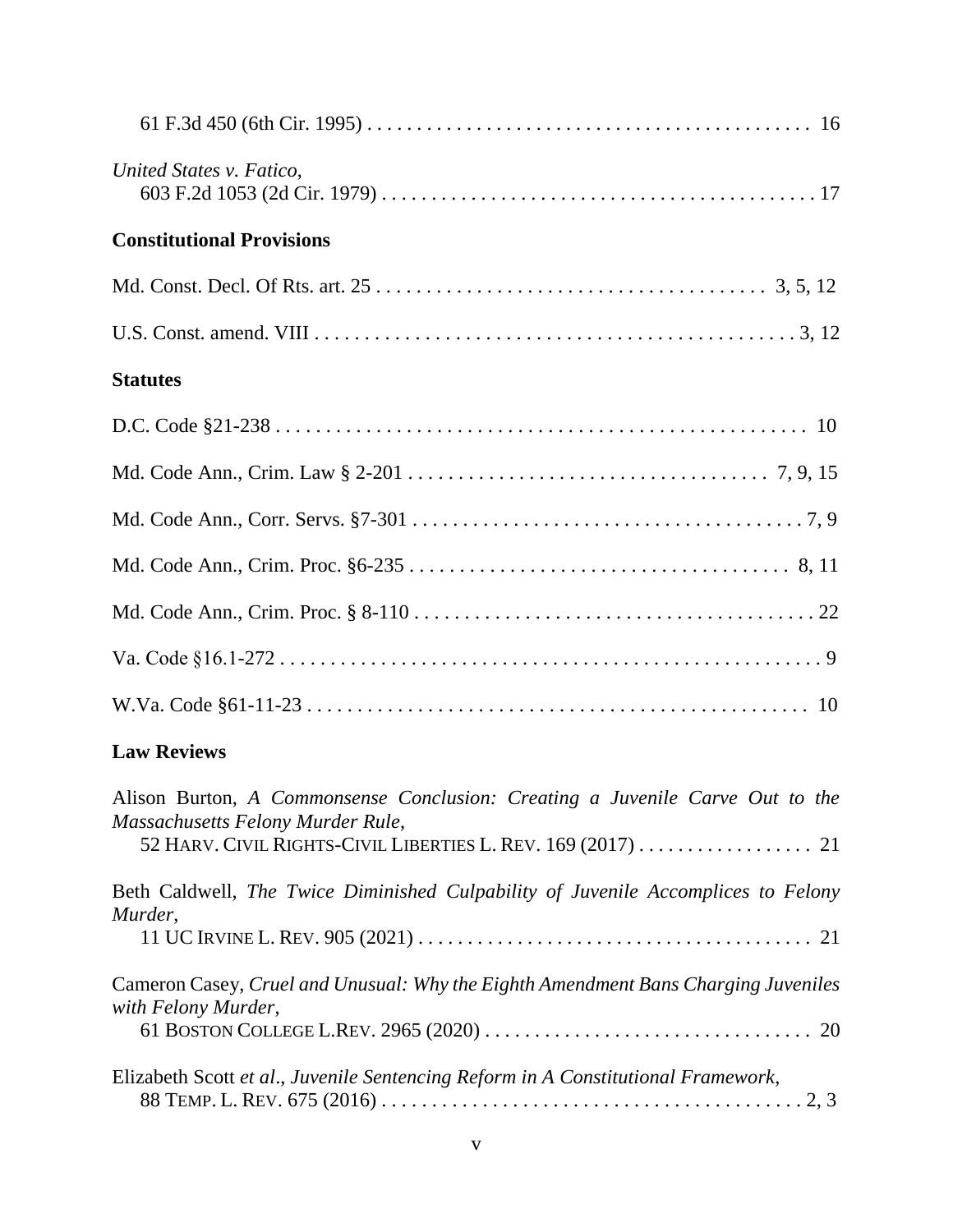| Emily Keller, Constitutional Sentences for Juveniles Convicted of Felony Murder in the<br>Wake of Roper, Graham & J.D.B.,                                                     |
|-------------------------------------------------------------------------------------------------------------------------------------------------------------------------------|
|                                                                                                                                                                               |
| Erin Flynn, Dismantling the Felony-Murder Rule: Juvenile Deterrence and Retribution<br>Post-Roper v. Simmons,                                                                 |
| Mae C. Quinn, Constitutionally Incapable: Parole Boards as Sentencing Courts,                                                                                                 |
| Nelson E. Roth and Scott E. Sundby, The Felony-Murder Rule: A Doctrine at<br>Constitutional Crossroads,                                                                       |
| Suzanne S. La Pierre & James Dold, The Evolution of Decency: Why Mandatory<br>Minimum and Presumptive Sentencing Schemes Violate the Eighth Amendment for Child<br>Offenders, |
| Thomas Grisso & Antoinette Kavanaugh, <i>Prospects for Developmental Evidence in</i><br>Juvenile Sentencing Based on Miller v. Alabama,                                       |
| <b>Other Authorities</b>                                                                                                                                                      |
| Juvenile Restoration Act, S.B. 494, Gen. Ass., Reg. Sess. (Md. 2021) 8, 18                                                                                                    |
| Sara's Law and Preventing Unfair Sentencing of Minors Act, H.R. 2858, 117 <sup>th</sup> Congress §                                                                            |
|                                                                                                                                                                               |
|                                                                                                                                                                               |
|                                                                                                                                                                               |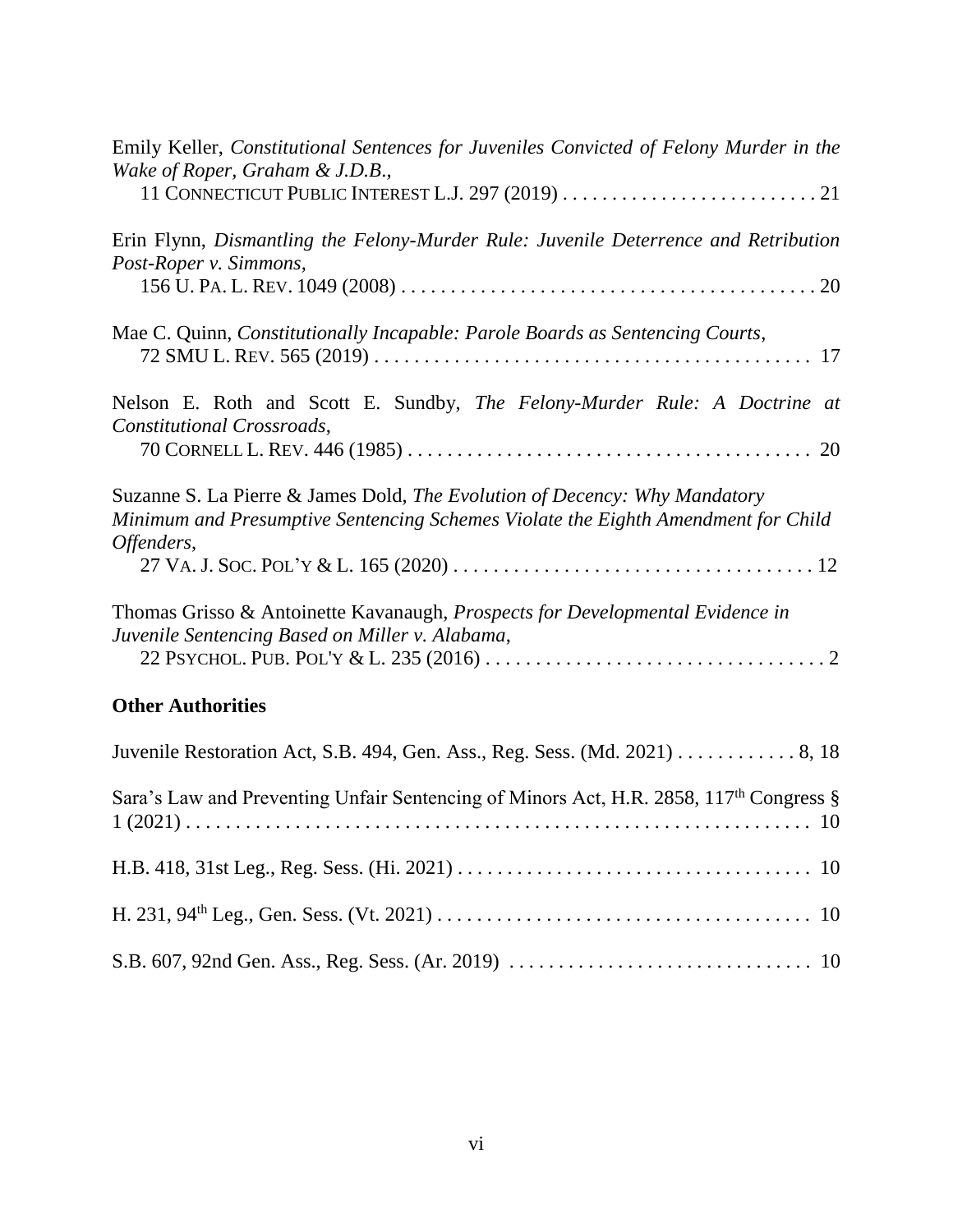#### **INTEREST OF AMICUS CURIAE**

Human Rights for Kids is a non-profit organization dedicated to the protection of children's rights. A central focus of our work is advocating in state legislatures and courts for comprehensive legal protections for children consistent with the U.N. Convention on the Rights of the Child and the International Covenant on Civil and Political Rights. Our board of directors is comprised of current and former Republican and Democratic state lawmakers from across the country, including Maryland, who are working to change the way the nation treats vulnerable, system-involved youth.<sup>1</sup>

#### **STATEMENT OF THE CASE**

Amicus Curiae incorporates Petitioner's Statement of the Case by reference.

#### **STATEMENT OF THE QUESTIONS PRESENTED**

Amicus Curiae incorporates Petitioner's Statement of the Questions Presented by reference.

#### **STATEMENT OF THE FACTS**

Amicus Curiae incorporates Petitioner's Statement of Facts by reference.

#### **STATEMENT OF THE APPLICABLE STANDARD OF REVIEW**

Amicus Curiae incorporates Petitioner's Statement of the Applicable Standard of

Review by reference.

l

 $<sup>1</sup>$  No party wrote any portion of, or provided financial support for, this amicus brief. Mae</sup> C. Quinn, a professor at the UDC David A. Clarke School of Law, contributed to this brief in a *pro bono* capacity as co-counsel for amicus, Human Rights for Kids. She was assisted by law students Mary Brody, Tierra Copeland, and Tatyana Hopkins and has listed her professional affiliation on the front cover of this brief for identification and mailing purposes only.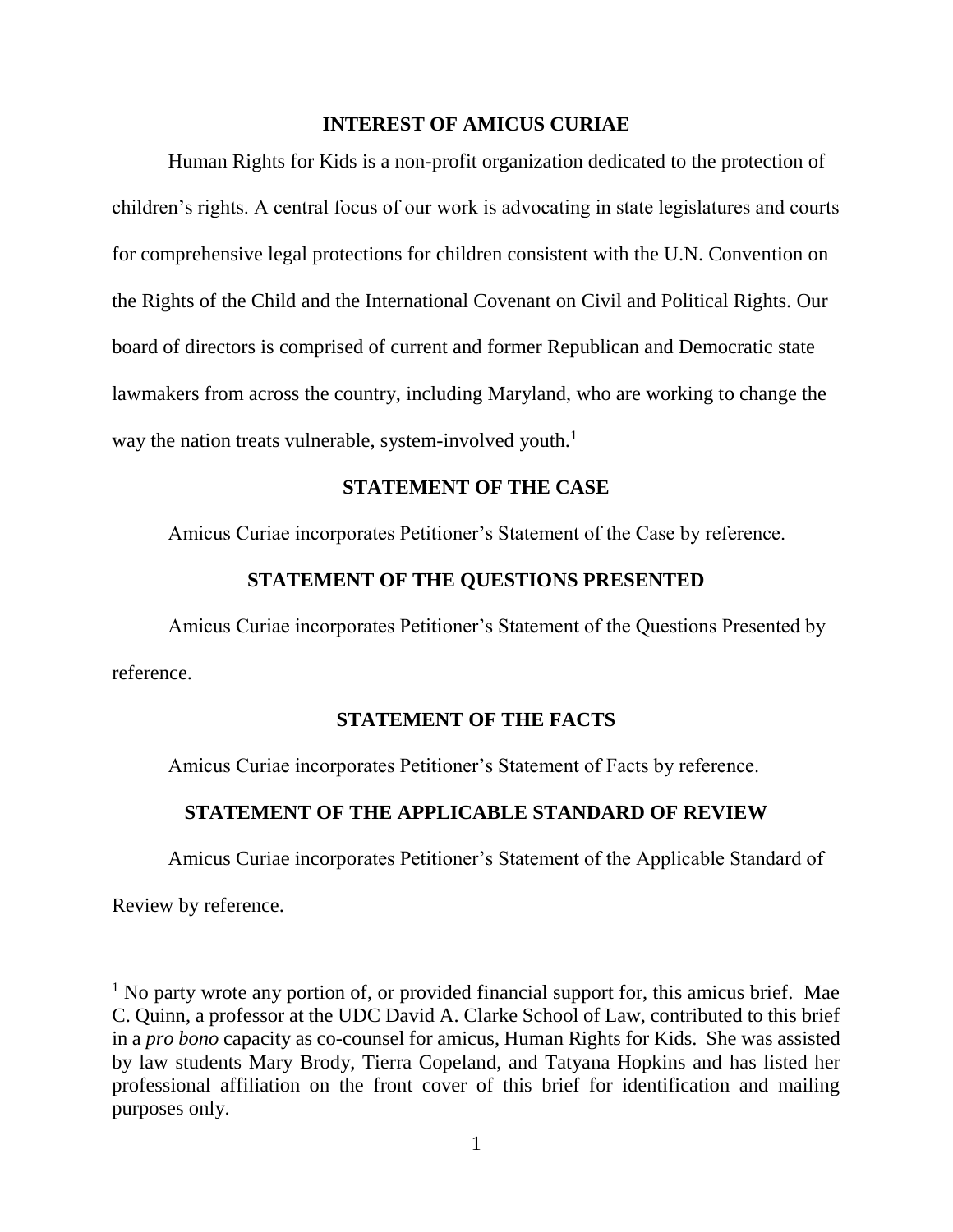#### **ARGUMENTS**

#### **I. Proportionality Requirements Under the Eighth Amendment and the Maryland Declaration of Rights Require Individualized Sentencing Procedures for Children that Account for the Infirmities of Youth.**

#### **A. Children's Cognitive Immaturity Renders Them Less Culpable than Adults and Less Deserving of the Most Severe Punishments.**

Supreme Court rulings over the last several decades confirm that "for purposes of sentencing," children are different from adults and must be treated differently as a matter of law. *See Miller v. Alabama*, 567 U.S. 460, (2012). *See also Graham v. Florida*, 560 U.S. 48 (2010) and *Roper v. Simmons*, 543 U.S. 551 (2005). Relying on developments in behavioral science, the Supreme Court has recognized that the penological justifications for imposing a state's harshest penalties on children "apply to them with lesser force than to adults" who commit the same crimes. *Roper*, 543 U.S. at 571. *See also* Thomas Grisso & Antoinette Kavanaugh, *Prospects for Developmental Evidence in Juvenile Sentencing Based on Miller v. Alabama*, 22 PSYCHOL. PUB. POL'Y & L. 235 (2016). Young people are impetuous and drawn to risk-taking behaviors. *See* Elizabeth Scott *et al*., *Juvenile Sentencing Reform in A Constitutional Framework*, 88 TEMP. L. REV. 675, 682 (2016). They lack planning skills, appreciation for long-term consequences, and the ability to self-regulate like adults. *See id.* at 683-85. The same developmental factors that make children susceptible to influence by their peers, however, make them amenable to rehabilitation. *Id.* Indeed, children are more likely to "mature out of their criminal tendencies" as they grow into adulthood. *Id.* at 679.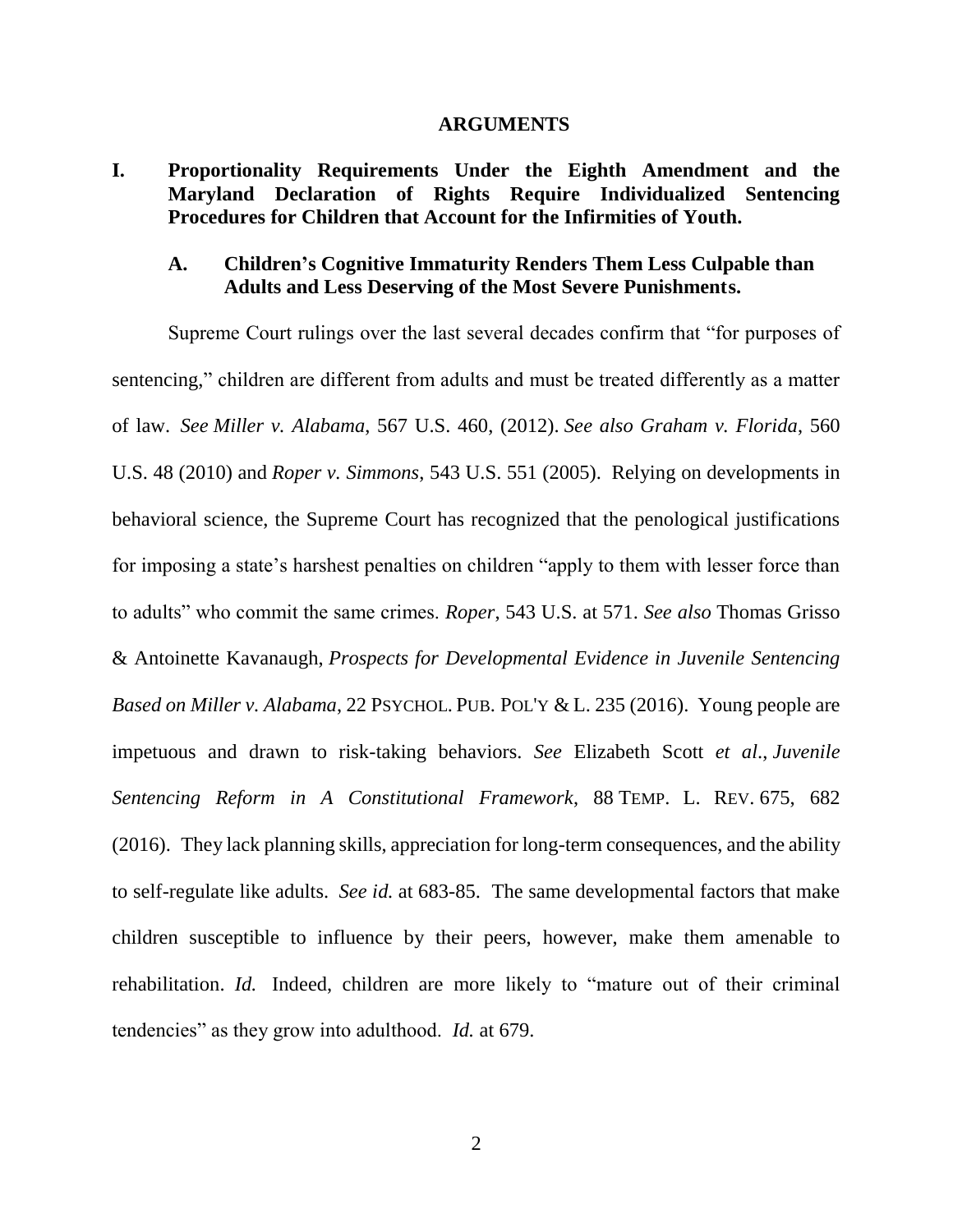Given the scientific consensus that children often lack the ability to exercise mature judgment, are more vulnerable to the influences of others, more impulsive, and lack the discipline of adults, the U.S. Supreme Court has concluded that children prosecuted as adults must receive appropriate consideration at sentencing to account for their "developmental immaturity" and reduced culpability. *Miller*, 567 U.S. at 471 (referencing and applying youth-focused considerations developed in *Roper* and *Graham*). *See* Scott *et al*., *Juvenile Sentencing Reform, supra* at 678. Absent an individualized sentencing hearing where youth and its attendant circumstances are thoroughly considered by the court, the imposition of severe "adult" sentences on child offenders such as Dawnta Harris, are presumptively disproportionate and constitute cruel and/or unusual punishment under both the U.S. Constitution and Maryland Declaration of Rights.

# **B. The Federal Constitutional Framework for Sentencing Children Convicted as Adults**

The Eighth Amendment's prohibition against cruel and unusual punishment flows from the basic "precept of justice that punishment for crime should be graduated and proportioned to the offense." *Atkins v. Virginia*, 536 U.S. 304, 311 (2002) (quoting *Weems v. United States*, 217 U.S. 349 (1910). This determination is informed, in part, by "'the evolving standards of decency that mark the progress of a maturing society.'" *Miller*, 567 U.S. at 469-70 (quoting *Estelle v. Gamble*, 429 U. S. 97, 102 (1976)). Consideration of the "'objective indicia of society's standards, as expressed in legislative enactments and state practice,'" is the first step in this analysis. *Graham*, 560 U.S. at 61, (quoting *Roper*, 543 U.S. at 572). To determine whether a "national consensus" against a punishment exists,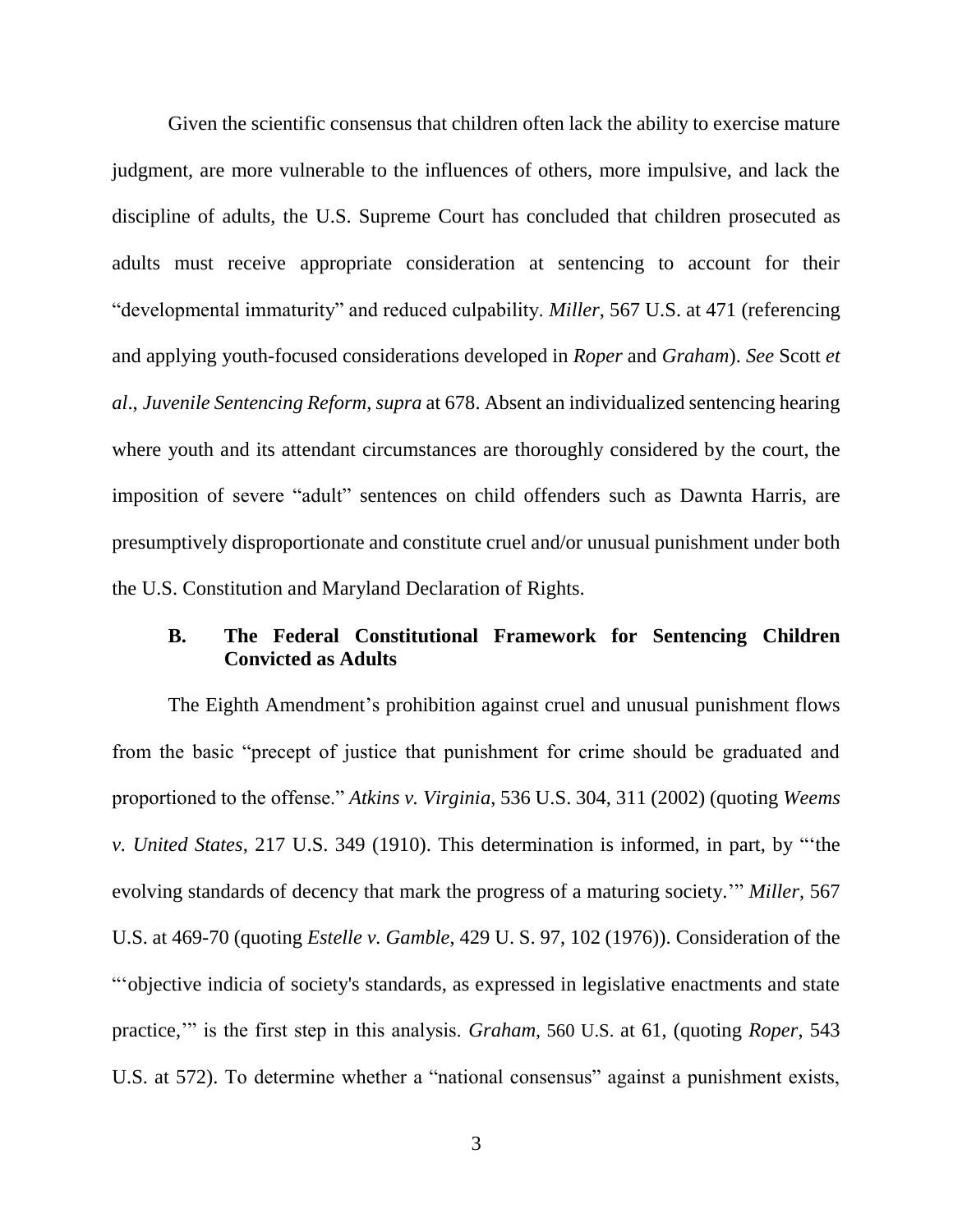"[i]t is not so much the number" of jurisdictions that are enacting reforms "that is significant, but the consistency of the direction of change." *Atkins*, 536 U.S. at 315.

In addition, as part of the proportionality analysis, "the Court must determine in the exercise of its own independent judgment whether the punishment in question violates the Constitution." *Roper*, 543 U.S. at 572. This analysis first "requires consideration of the culpability of the offenders at issue in light of their crimes and characteristics, along with the severity of the punishment in question." *Graham*, 560 U.S. at 67. Next, the Court examines "whether the challenged sentencing practice serves legitimate penological goals." *Id.* at 71.

"The understanding that it was cruel and unusual punishment to mandate the same sentences for juveniles as adults first emerged for crimes involving death sentences." *State v. Lyle*, 854 N.W.2d 378, 393 (Iowa 2014) (citing *Thompson v. Oklahoma,* 487 U.S. 815 (1988) and *Roper*, 543 U.S. 551). The Supreme Court's child sentencing jurisprudence then led to prohibitions against life without parole sentences for non-homicide offenses (*Graham*) and for children convicted of homicide where the crime did not reflect permanent incorrigibility (*Miller). See Graham*, 560 U.S. 48 and *Miller,* 567 U.S. 460. While the sentences in each of the Court's cases were different, the underlying rationale for the prohibitions reflects a recognition of the diminished culpability of child offenders and society's evolving standards of decency. *Id.*

*Thompson* and its progeny reveal that sentencing schemes that fail to take youth into account stand in direct contradiction to proportional sentencing for child offenders under the Eighth Amendment. *Miller*, 567 U.S. at 483. *Thompson* makes clear that: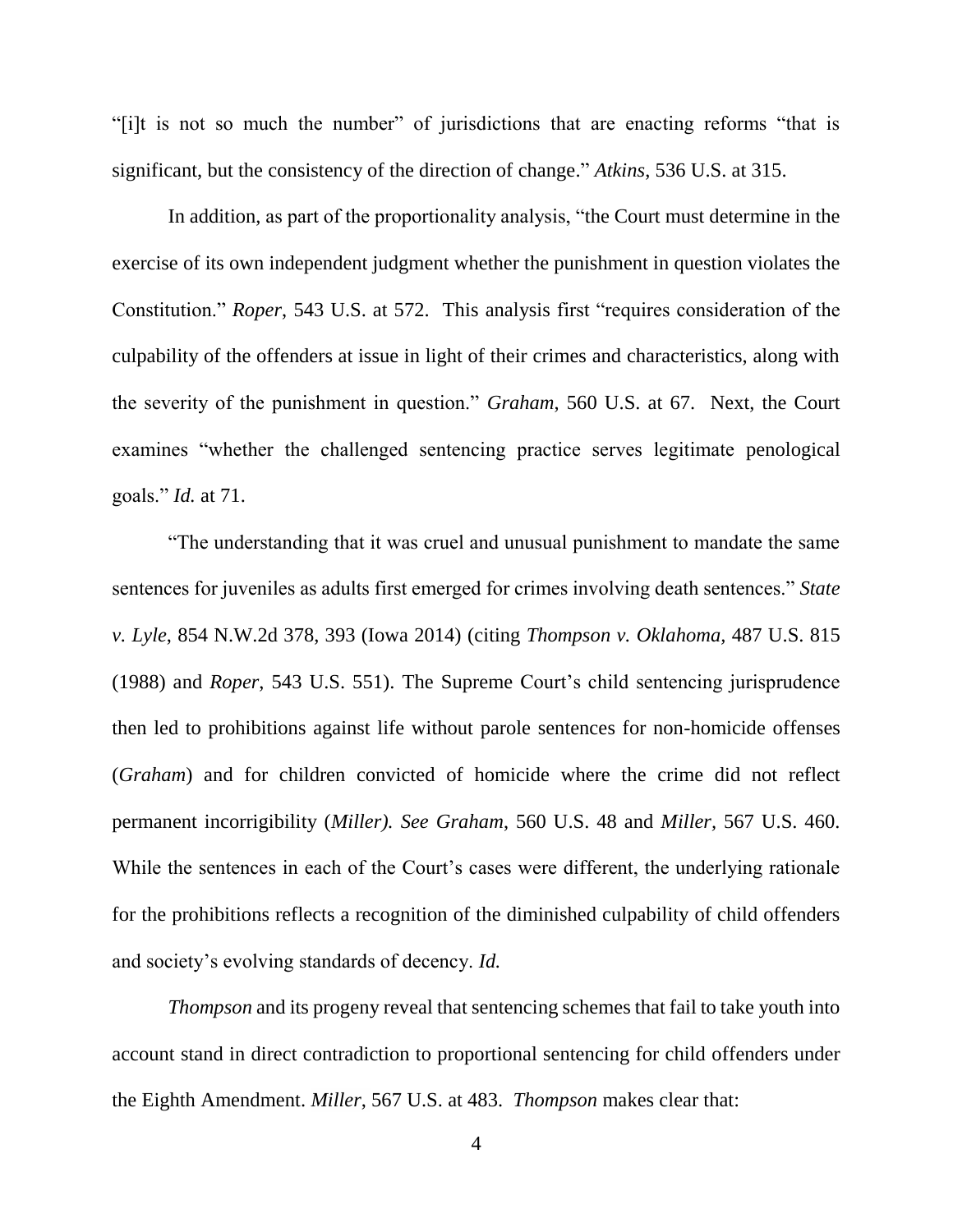Adolescents, particularly in the early and middle teen years, are more vulnerable, more impulsive, and less self-disciplined than adults. Crimes committed by youths may be just as harmful to victims as those committed by older persons, but *they deserve less punishment* because adolescents may have less capacity to control their conduct and to think in long-range terms than adults. Moreover, youth crime as such is not exclusively the offender's fault; offenses by the young also represent a failure of family, school, and the social system, which share responsibility for the development of America's youth.

487 U.S. at 834. The *Miller* Court expanded on this principle, finding that mandatory

#### penalties

preclude a sentencer from taking account of an offender's age and the wealth of characteristics and circumstances attendant to it. Under these schemes, every juvenile will receive the same sentence as every other. And still worse, each juvenile will receive the same sentence as the vast majority of adults committing similar ... offenses.

567 U.S. at 476-77. The Court's individualized sentencing cases teach that "in imposing a

State's harshest penalties, a sentencer misses too much if he treats every child as an adult."

*Id.* at 477.

# **C. Constitutional Protections for Children Under the Maryland Declaration of Rights**

Article 25 of the Maryland Declaration of Rights states "that excessive bail ought

not to be required, … nor cruel or unusual punishment inflicted, by the Courts of Law."

When construing the meaning of Article 25, this Court has said:

Even where the law confides to the Judge the imposition of the sentence without definite limit, it still may be possible to violate the Declaration of Rights. If the punishment is grossly and inordinately disproportionate to the offence so that the sentence is evidently dictated not by a sense of public duty, but by passion, prejudice, ill-will or any other unworthy motive, the judgment ought to be reversed, and the cause remanded for a more just sentence.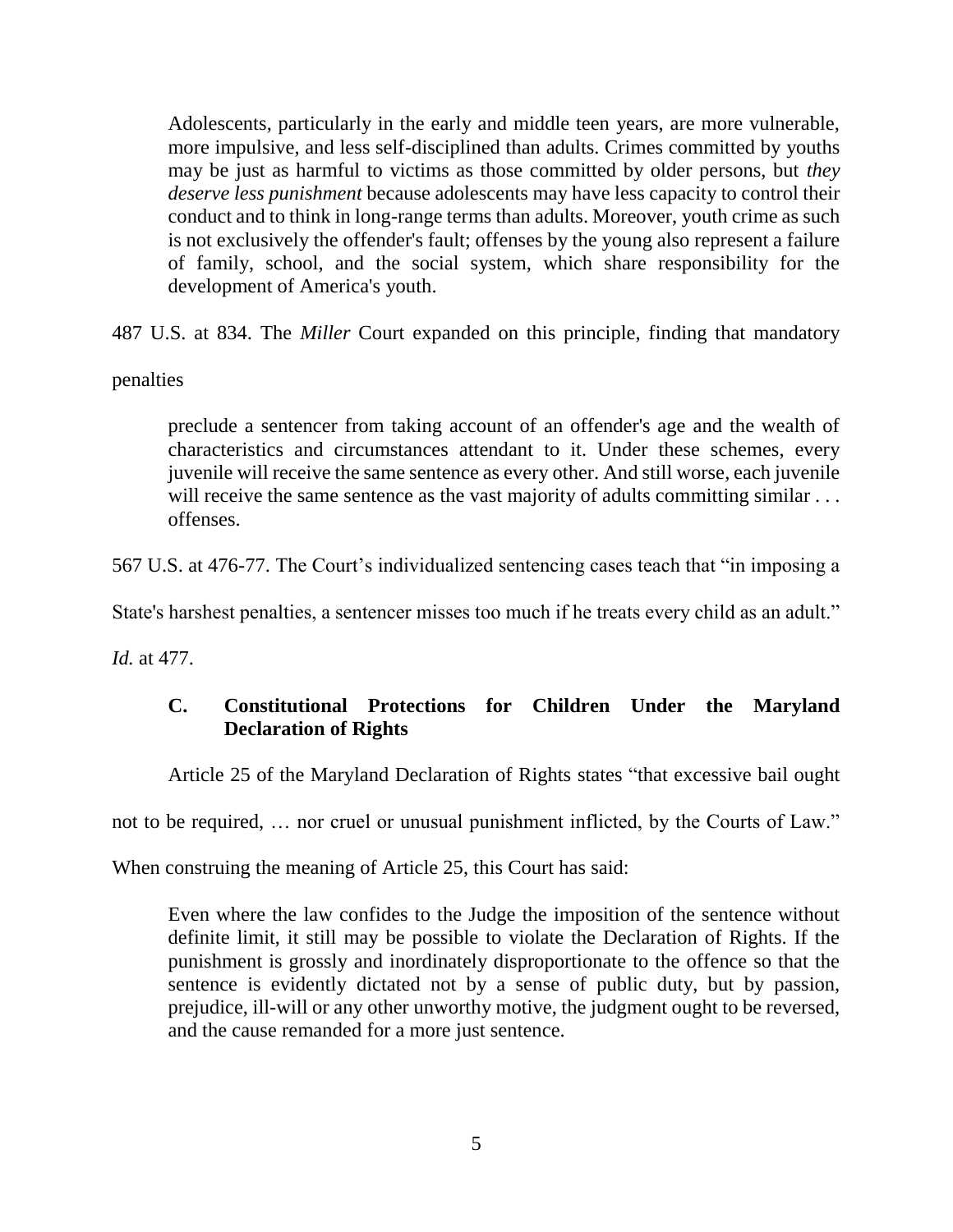*Thomas v. State*, 333 Md. 84, 96 (1994) (quoting *Mitchell v. State*, 82 Md. 527, 533-34 (1896)). Proportionality is measured "not by comparing the sentence with the label of the crime (that the sentence be within legal limits is a legal problem, not a constitutional problem) but by comparing the sentence with the behavior of the criminal and the consequences of his act." *Thomas,* 333 Md. at 97 (citing *Walker v. State*, 53 Md. App. 171 (1982)). Consistent with the overwhelming weight of legal authority, this Court has further clarified that in cases involving child defendants, the principle that "children are constitutionally different from adults for purposes of sentencing" justifies inquiring whether a "sentencing package as a whole" is unconstitutional. *Carter v. State*, 461 Md. 295, 359-60 (2018) (citing *Miller*).

In *Carter*, this Court invalidated a 100-year sentence that required the child offender to serve 50 years before he became eligible for parole. *Id.* at 362. In remanding Mr. McCullough's case for re-sentencing consistent with *Miller*, the *Carter* Court noted that the sentence "exceeds the threshold duration recognized by most courts in decisions and legislatures in reform legislation." *Id.* The Court further encouraged the sentencing court on remand to "explain its reasoning . . . because 'justice is better served when a judge ... freely and openly discloses the factors he weighed in arriving at the final sentencing disposition.'" *Id.* at 365, (quoting *Johnson v. State*, 274 Md. 536, 544 (1975)). "It also helps an appellate court review whether the sentence is constitutionally proportionate." *Id.* (quoting *Thomas v. State*, 333 Md. at 95- 96 (1993)). The sentencing court in this case did not conduct an individualized sentencing hearing consistent with *Miller* to determine a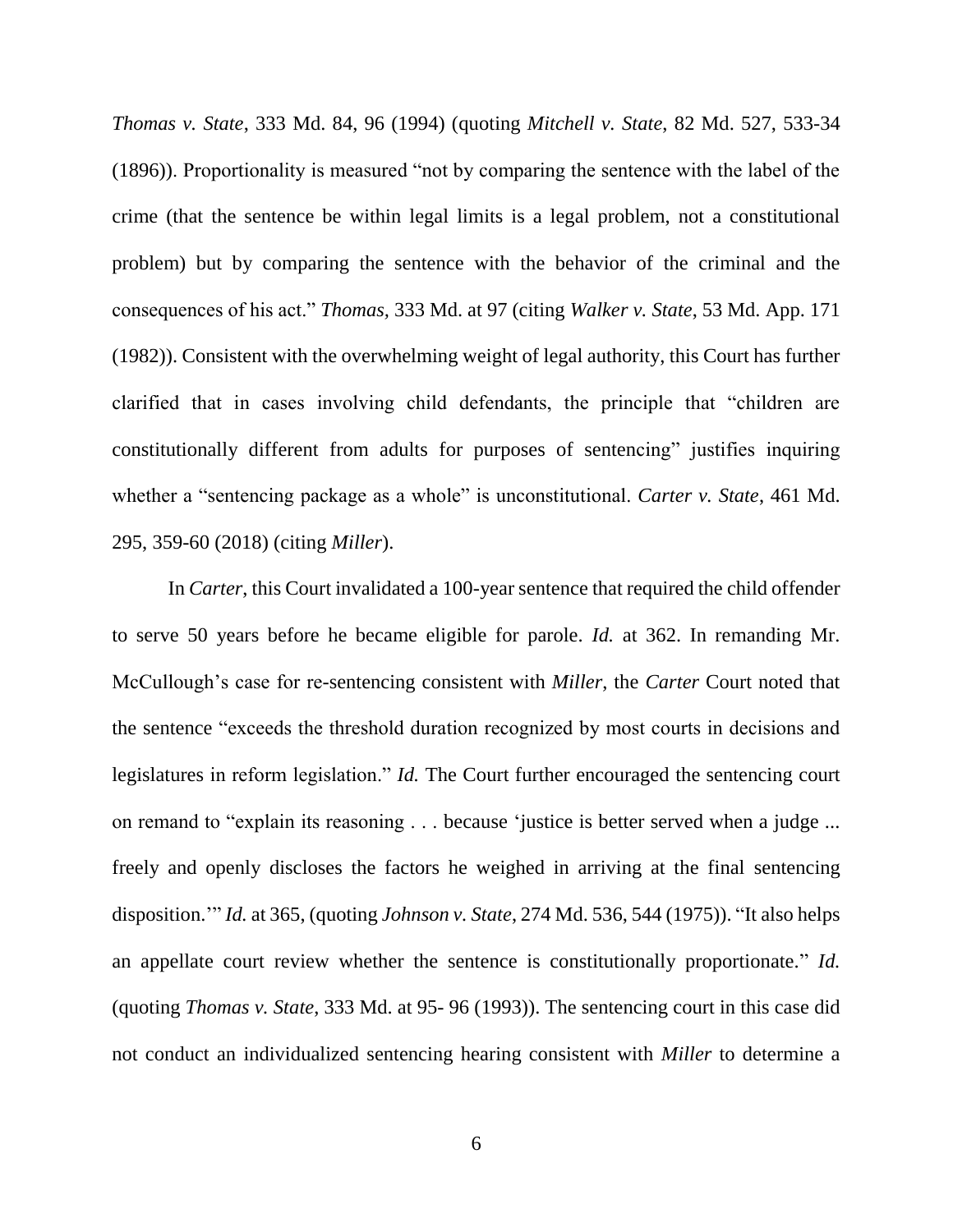constitutionally proportionate sentence for Dawnta, nor was it required to under existing Maryland case law. *Hartless v. State*, 241 Md. App. 77 (2019).

# **II. Absent a Miller Hearing, Dawnta's** *Mandatory* **Life Sentence with 15 Years of Parole Ineligibility is Presumptively Disproportionate and Unconstitutional under the U.S. Constitution and the Maryland Declaration of Rights.**

When the *Miller* Court adopted the view that an offender's age is relevant in assessing the constitutionality of a sentence under the Eighth Amendment, it noted that none of the mental and social impediments associated with youth are "crime-specific" and that *any* "criminal procedure laws that fail to take defendants' youthfulness into account . . . would be flawed." *Miller*, 567 U.S. at 478, 473 (quoting *Graham,* 560 U.S. at 76)*.* Chief Justice Roberts further acknowledged the true breadth of this constitutional requirement:

The principle behind today's decision seems to be only that because juveniles are different from adults, they must be sentenced differently . . . . There is no clear reason that principle would not bar all mandatory sentences for juveniles, or any juvenile sentence as harsh as what a similarly situated adult would receive.

*Id.* at 501(dissenting opinion).

At the time when Dawnta was convicted of first-degree murder pursuant to Md. Code, Crim. Law § 2-201, children received a *mandatory* minimum of life imprisonment with fifteen years of parole ineligibility. Md. Code, Corr. Servs. §7-301. Under *Miller*'s foundational principle- that children are less culpable and less deserving of the same severe punishment as adults- Dawnta's mandatory minimum of life and its accompanying fifteenyears of parole ineligibility are presumptively disproportionate under the Eighth Amendment.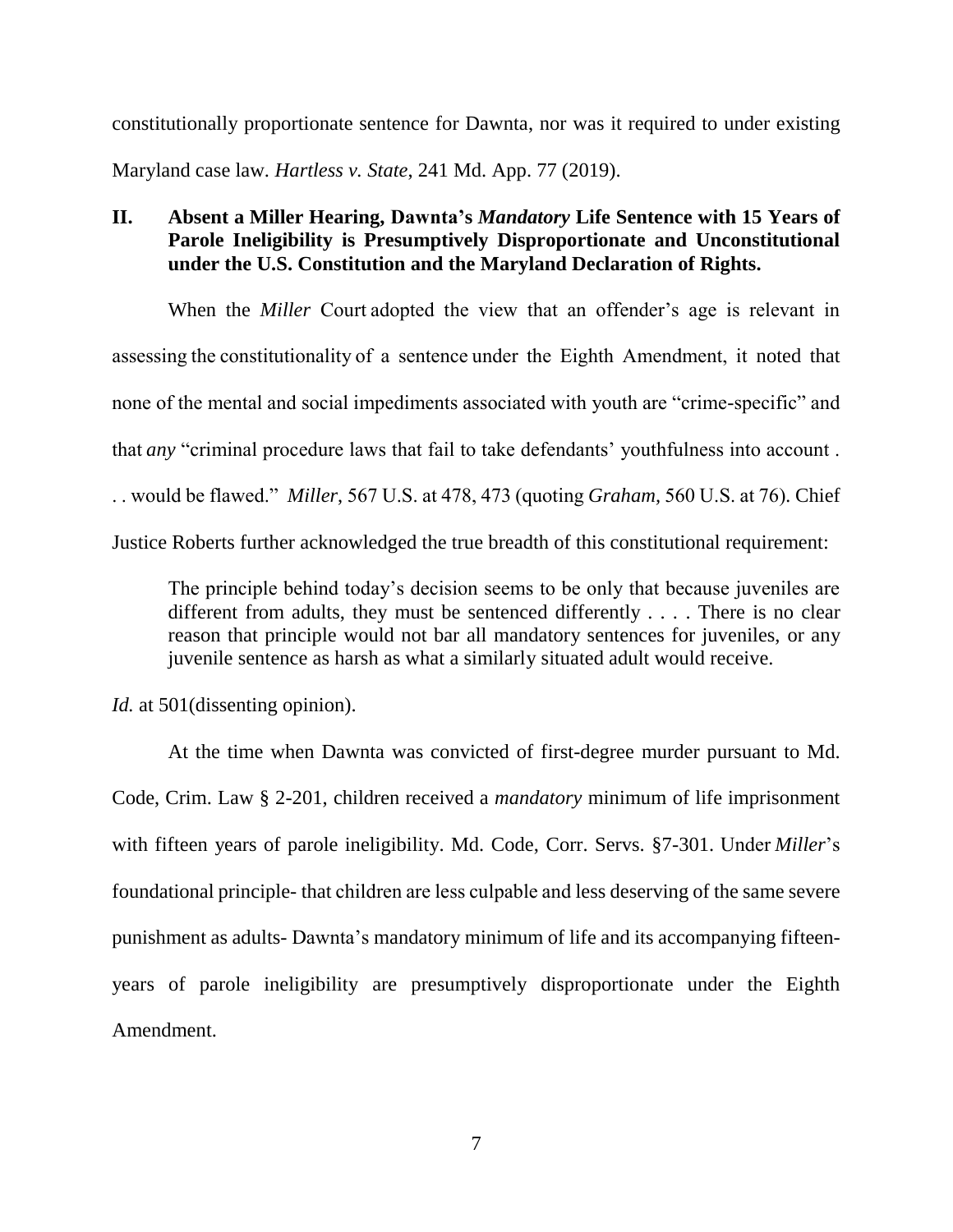In addition, under this Court's directive in *Carter*, sentences like Dawnta's must be reevaluated to ensure they are not disproportionate. 461 Md. at 356-57. As *Carter* noted, courts look at how legislatures amend their laws governing sentencing and parole to comply with recent decisions to discern "contemporary values" in their Eighth Amendment analysis. *Id.* at 353-54. Dawnta's sentence raises proportionality concerns along the "comparison to legislative reforms" analysis this Court discussed in *Carter*, *id.* at 351-53, because it was imposed prior to the Maryland Legislature's codifying Md. Code Ann. Crim Proc. §6-235, which allows judges to depart from *any* mandatory minimum sentence.

# **A. Objective Indicia of Maryland's Standards, as Expressed in Recent Legislative Enactments, Make Clear that Dawnta's Mandatory Minimum Life Sentence with 15 years of Parole Ineligibility is Unconstitutional.**

"Cruel and/or unusual" punishment is determined in light of "the evolving standards of decency that mark the progress of a maturing society." *Trop v. Dulles*, 356 U.S. 86, 103 (1958). To assess whether a particular punishment applied to a class of offenders violates the Constitution, appellate courts first look to "objective indicia" to determine whether standards of decency have evolved before turning to their own independent judgment. Last year, the Maryland Legislature enacted the following law: "Notwithstanding any other provision of law, when sentencing a minor convicted as an adult, a court: (1) may impose a sentence *less than the minimum term* required under law; and (2) may not impose a sentence of life imprisonment without the possibility of parole or release." Juvenile Restoration Act, S.B. 494, Gen. Ass., Reg. Sess. (Md. 2021).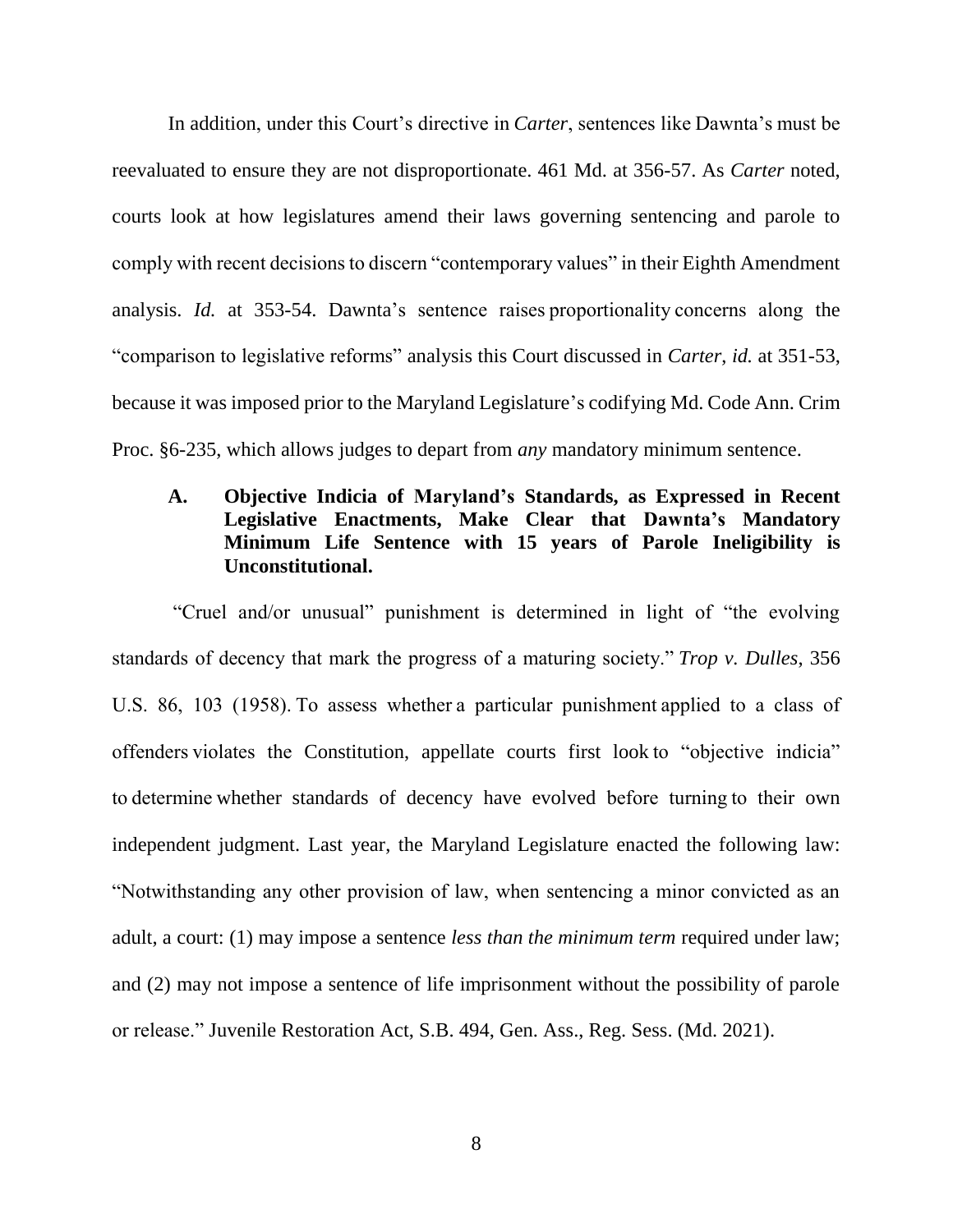This policy shift occurred *after* this Court's decision in *Carter* providing further evidence that "evolving standards of decency" in Maryland have turned against both life without parole and mandatory minimum sentences for children who are tried and convicted as adults. That is not to say that a court cannot impose a lengthy sentence, including life, on a child offender, but only that the court must have discretion to impose a sentence below the statutory minimum. This policy change reflects the Maryland Legislature's adoption of the view that children do not deserve the same punishment as similarly situated adults, further underscoring the importance of individualized sentencing procedures for children.

Maryland now views the imposition of mandatory minimum sentences for children as indecent and contrary to societal standards. This prohibition includes any sentence that either carries a minimum term or has a mandatory period of parole ineligibility, such as the sentence Dawnta received under CL § 2-201. *See also* CS §7-301. Accordingly, absent a *Miller* hearing, which did not happen in Dawnta's case, the imposition of a sentence for any crime carrying a minimum term of incarceration violates Maryland's prohibition against cruel and/or unusual punishment. *See Connecticut v. Santiago*, 122 A.3d 1 (Conn. 2015) (the Connecticut Supreme Court ruled that Mr. Santiago was entitled to the benefit of new state legislation banning the death penalty prospectively only, despite the fact that Mr. Santiago had been sentenced to death prior to the effective date of the new legislation).

Neighboring states have also passed legislation requiring consideration of the *Miller* factors for all children in adult court and authorizing judges to depart from mandatory sentences that are otherwise required for adults. *See, e.g*., Va. Code §16.1-272 (amended 2020) ("[N]otwithstanding any other provision of law, if the juvenile is convicted of any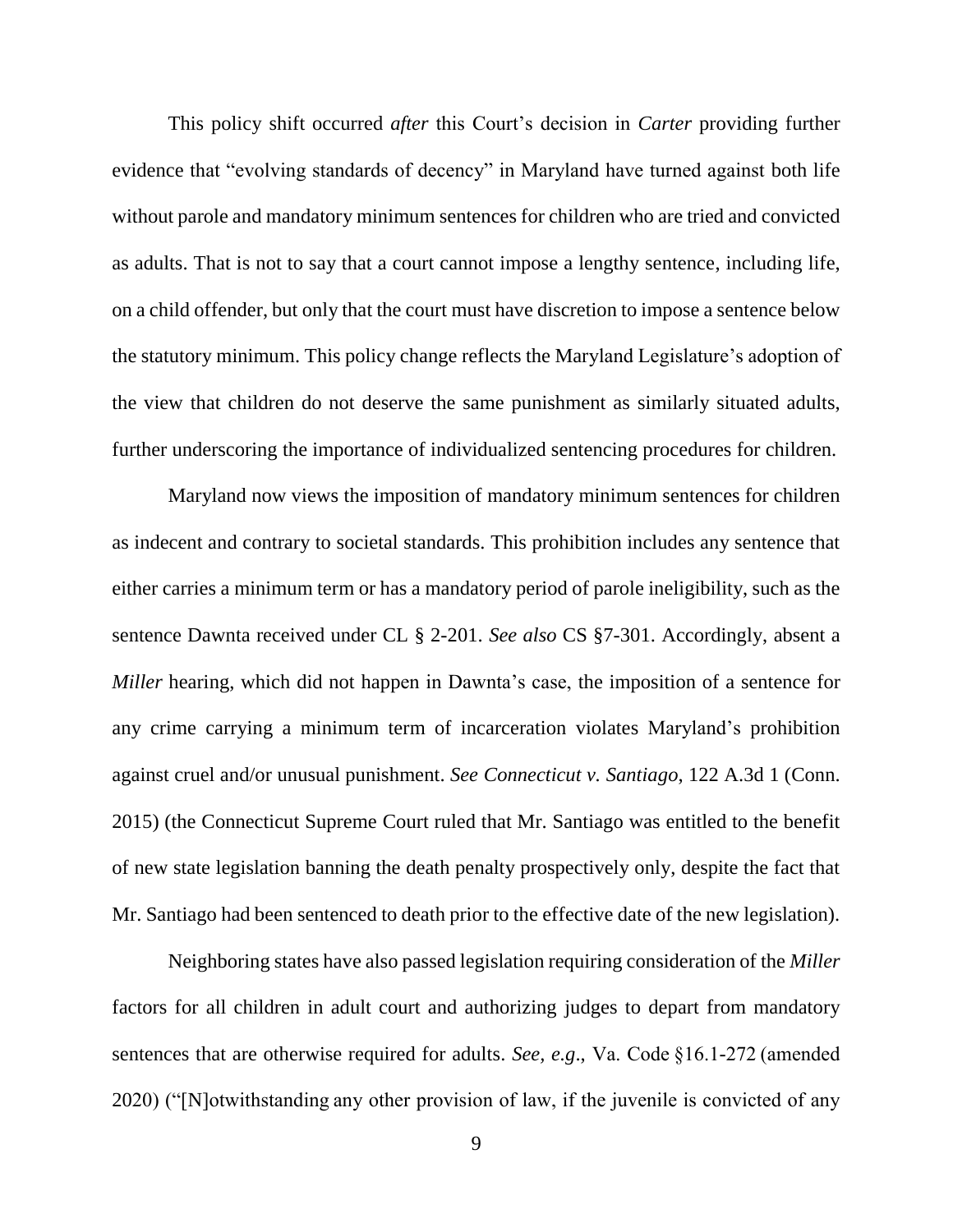felony, the court may in its discretion depart from any mandatory minimum sentence required by law or suspend any portion of an otherwise applicable sentence") ("[I]n any case in which a juvenile is sentenced as an adult under this chapter, the court shall, in addition to considering any other factor and prior to imposing a sentence, consider (i) the juvenile's exposure to adverse childhood experiences, early childhood trauma, or any child welfare agency and (ii) the differences between juvenile and adult offenders"); D.C. Code §21-238, District of Columbia Comprehensive Youth Justice Amendment Act of 2016 (eliminating all mandatory minimum sentences for child offenders prosecuted in the adult criminal system); and W.Va. Code §61-11-23 (requiring consideration of the *Miller* factors when sentencing a child convicted as an adult).

Across the country, similar reforms have been proposed at both the state and federal level. *See* 117<sup>th</sup> Congress H.R. 2858 (requiring consideration of youth and giving judges greater discretion when sentencing children in the federal system); Hawaii HB 418 (requiring consideration of the *Miller* factors at sentencing and allowing judges to depart from mandatory minimum sentences) 31st Leg., Reg. Sess. (Hi. 2021); Vermont H. 231 (requires the court to consider whether the child was subjected to any early childhood trauma or adverse childhood experiences as potential mitigating factors and allows the court to depart from any mandatory minimum sentence) (Vt. 2021); and Arkansas SB 607 ("The General Assembly finds that there is a recent trend in the United States of giving greater discretion to judges when sentencing children, including departing from mandatory minimums . . ..") 92nd Gen. Ass., Reg. Sess. (Ar. 2019).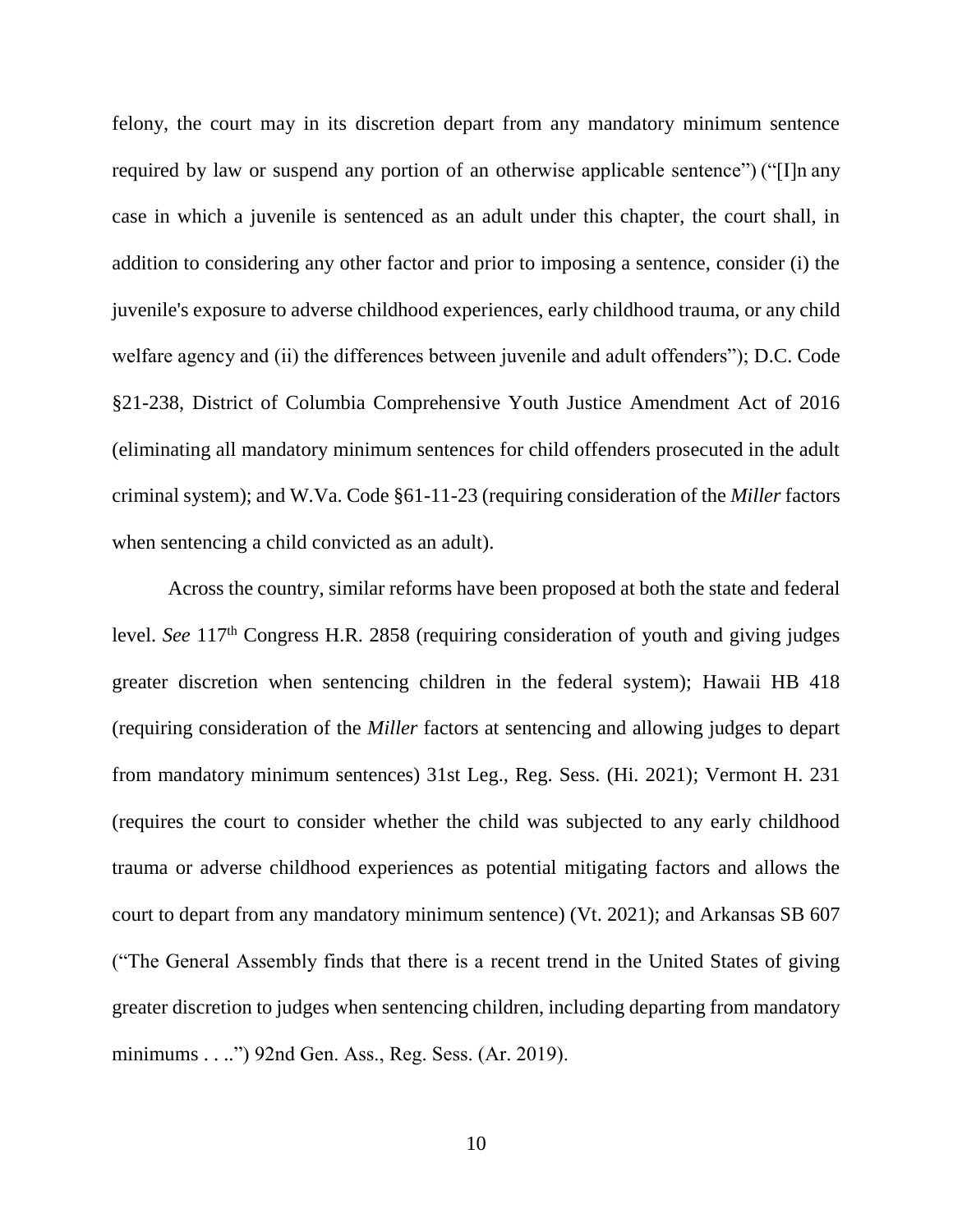Bolstering the argument that these legislative actions reflect the "evolving standards of decency" of contemporary society is the fact that they have been championed by Democratic and Republican legislators alike in every region of the country. In fact, CP §6- 235, was sponsored by Maryland Republican State Senator Chris West. And while there are jurisdictions that have not yet reached the question of whether mandatory minimum sentences for children are constitutional, *Graham* teaches us that the mere availability of a sentence "does not indicate that the penalty has been endorsed through deliberate, express, and full legislative consideration." *Graham* at 67. In any event, "consensus is not dispositive" of the question; "the evolution of society that gives rise to change over time necessarily occurs in the presence of an existing consensus." *Lyle*, 854 N.W.2d at 387. As the Supreme Court of Iowa observed:

Society is now beginning to recognize a growing understanding that mandatory sentences of imprisonment for crimes committed by children are undesirable in society. If there is not yet a consensus against mandatory minimum sentencing for juveniles, a consensus is certainly building . . . in the direction of eliminating mandatory minimum sentencing.

*Id.* The "direction and consistency of change" nationally, in the mid-Atlantic region, and in Maryland, in particular, is quite clear, supporting the conclusion that mandatory minimum sentences are presumptively unconstitutional without consideration of the *Miller* factors prior to sentencing.

## **B. There are No Penological Justifications for Imposing the Same Mandatory Minimum Life Sentence with Fifteen Years of Parole Ineligibility on Dawnta that a Similarly Situated Adult Would Receive.**

After reviewing objective indicia of society's standards, the Court must determine, in the exercise of its own independent judgment, whether the punishment in question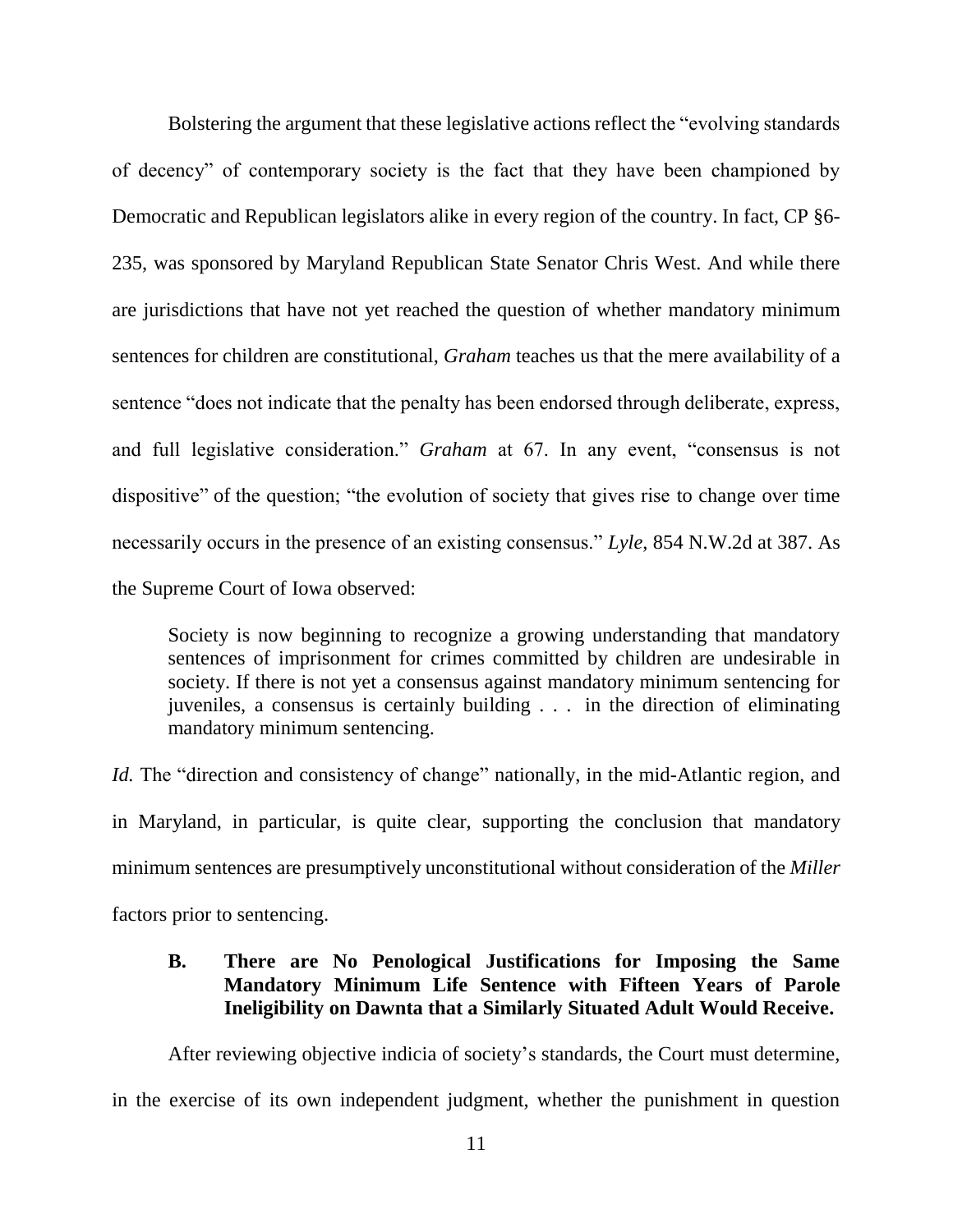violates the Constitution. *Graham*, 560 U.S. at 61. The issue of proportionality of *any* mandatory sentence on a child offender has been the touchstone issue for judges and courts considering the broader implications of *Miller* since 2012. This principle has led courts in recent years to conclude that "sentencing juveniles according to statutorily required mandatory minimums does not adequately serve legitimate penological objectives," which is the second part of the Court's Eighth Amendment analysis when determining whether a sentencing practice is cruel and/or unusual punishment. *See* Suzanne S. La Pierre & James Dold, *The Evolution of Decency: Why Mandatory Minimum and Presumptive Sentencing Schemes Violate the Eighth Amendment for Child Offenders*, 27 VA. J. SOC. POL'Y & L. 165, 175-76 (2020). Retribution is an "irrational exercise" in light of a juvenile's diminished culpability. *Lyle*, 854 N.W.2d at 399. The deterrence rationale is "even less applicable when the crime (and concordantly the punishment) is lesser." *Id.* Similarly, "the rehabilitative objective can be inhibited by mandatory minimum sentences" and delaying the release of a juvenile once he or she matures and reforms is "nothing more than the purposeless and needless imposition of pain and suffering." *Id.* In light of children's diminished culpability and the fact that mandatory sentences do not serve legitimate penological objectives, the imposition of such sentences, without an individualized sentencing hearing, are presumptively disproportionate under the Eighth Amendment and the Maryland Declaration of Rights.  

While the fundamental principle that children are less culpable than adults is now beyond debate, the application of this rationale to assess the constitutionality of juvenile sentencing post-*Miller* continues to evolve. Two years after *Miller*, the Iowa Supreme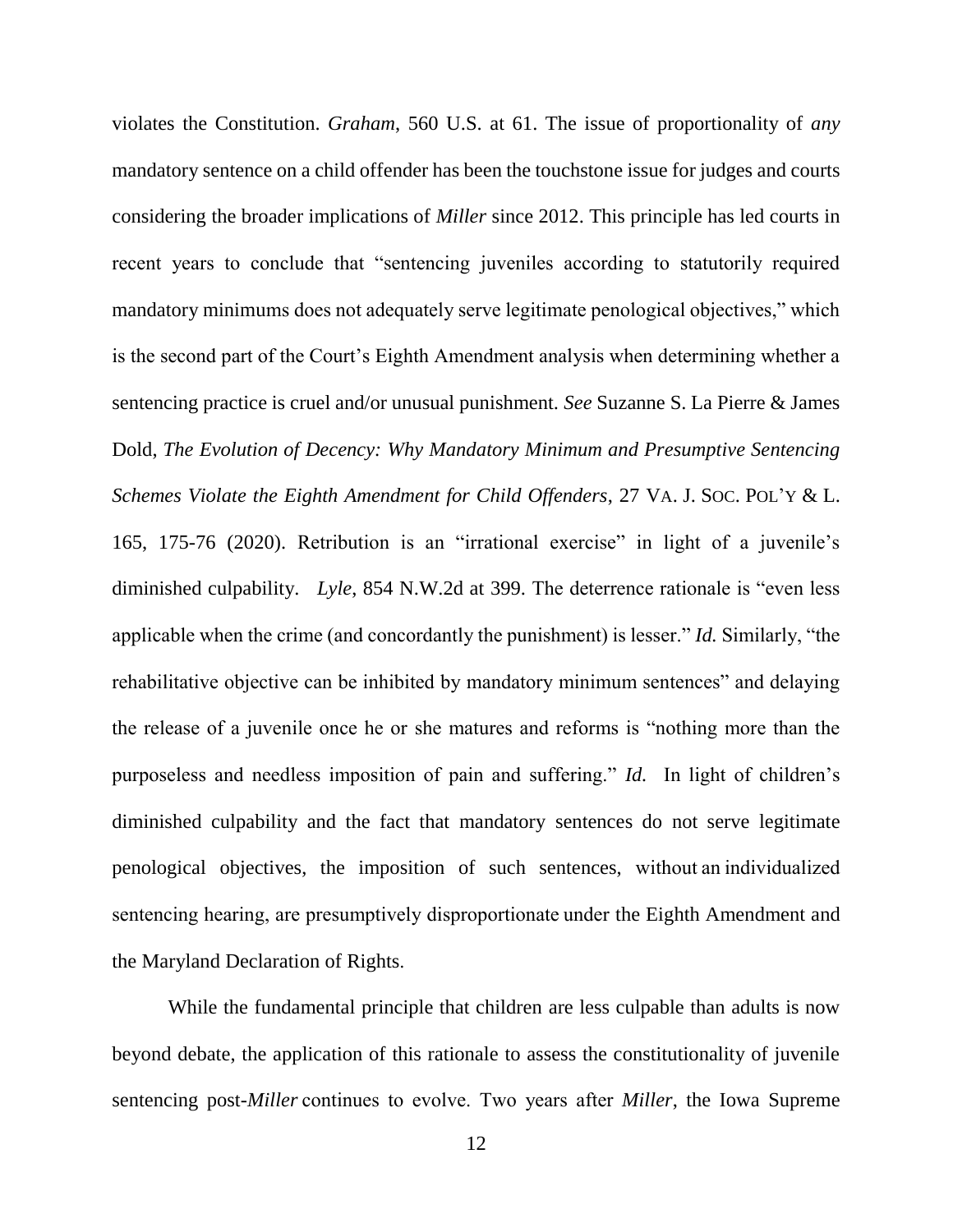Court became the first to conclude that *all* mandatory sentences imposed on juveniles, absent an individualized sentencing hearing consistent with *Miller*, violate Iowa's constitutional provisions against cruel and unusual punishment. *Lyle*, 854 N.W.2d at 400, 403 ("a statute that sends all juvenile offenders to prison for a minimum period of time under all circumstances simply cannot satisfy the standards of decency and fairness embedded in article I, section 17 of the Iowa Constitution").  

Based on*Miller's* rationale, the Iowa Supreme Court held that a sentencing judge must consider youth and its attendant circumstances as a mitigating factor and have discretion to impose a lighter punishment because mandatory sentences are "simply too punitive for what we know about juveniles," and there must be some "assurance that imprisonment is actually appropriate and necessary" before applying sentences crafted for adults to children. *Id.* at 395 (quoting *Miller*, 567 U.S. at 471). In that case, Lyle, who was 17 at the time, was convicted of second-degree robbery and sentenced to 10 years imprisonment with 7 years of parole ineligibility. The Iowa Supreme Court noted that the constitutional analysis was "not about excusing juvenile behavior, but imposing punishment in a way that is consistent with our understanding of humanity today." *Id.* at 398. In its reasoning the *Lyle* Court explained, that "[m]andatory minimum sentencing results in cruel and unusual punishment due to the differences between children and adults. This rationale applies to all crimes, and no principled basis exists to cabin the protection only for the most serious crimes." *Id.* at 401-02.

Relying on its proportionality analysis under the Eighth Amendment, the Washington Supreme Court reached the same conclusion as the Iowa Supreme Court in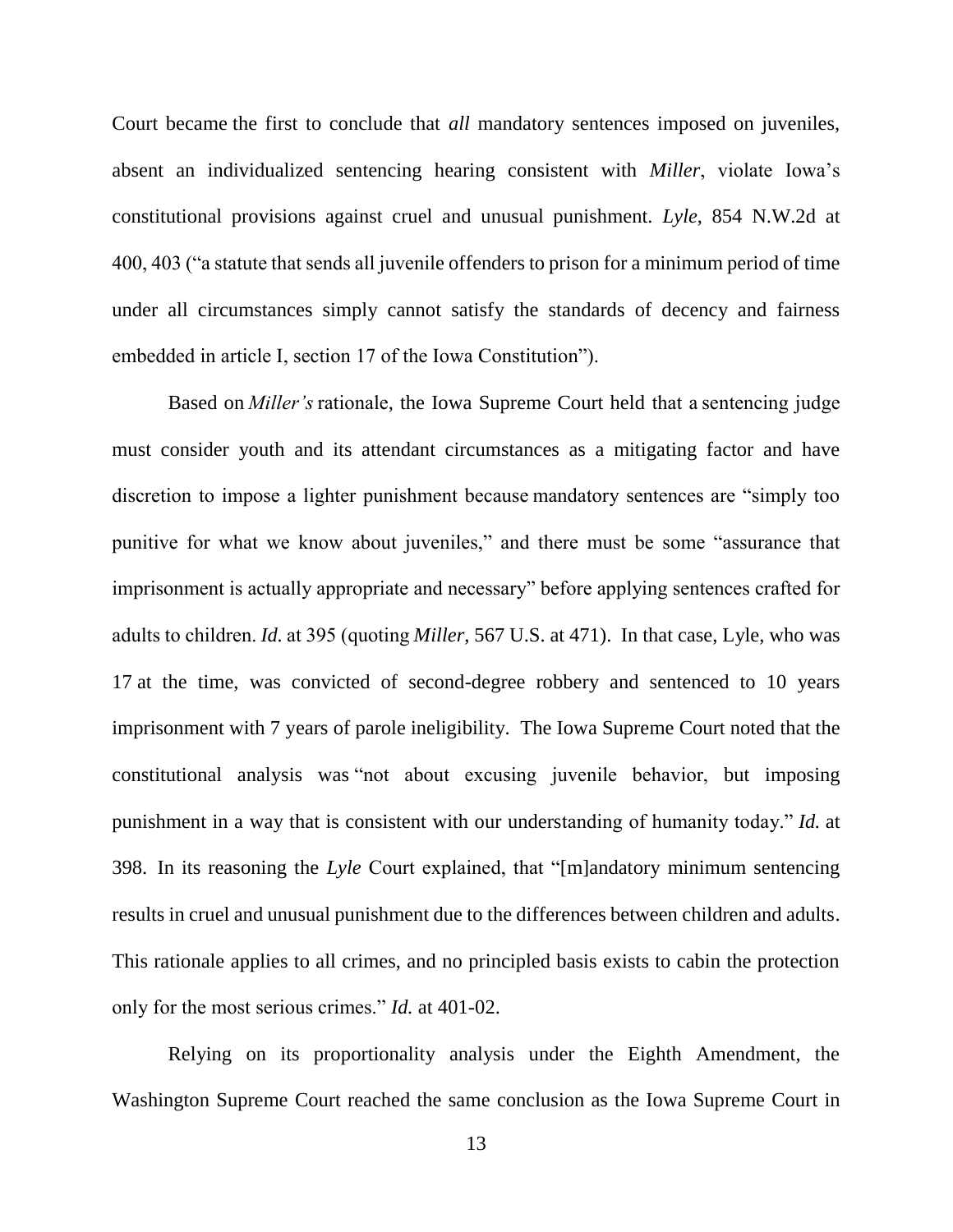*Lyle*. In *State v. Houston-Sconiers*, the Court ruled that "a trial court must be vested with full discretion to depart from the sentencing guidelines and any otherwise mandatory sentence enhancements, and to take the particular circumstances surrounding a defendant's youth into account." *State v. Houston-Sconiers*, 391 P.3d at 409, 426 (Wash. 2017). In that case, two teenage boys committed a series of robberies where they mostly netted candy on Halloween night and subsequently received sentences that required them to serve 31 and 26 years, respectively, before becoming eligible for parole. *Id.* at 414. The Court reversed and remanded their cases, declaring that "trial courts must consider mitigating qualities of youth at sentencing and must have discretion to impose any sentence below the otherwise applicable SRA range and/or sentence enhancements." *Id.* at 420. The Massachusetts Supreme Court reached a similar conclusion in rejecting lengthy mandatory minimums in cases involving children who "did not kill, intend to kill, or foresee that life will be taken." *Commonwealth v. Perez*, 477 Mass. 677, 685 (Mass. 2017). In reaching its conclusion under the Massachusetts Declaration of Rights, the Court held that the "unique characteristics of juvenile offenders should weigh more heavily in the proportionality calculus than the United States Supreme Court required under the Eighth Amendment." *Id.* at 685.

Like the high courts in Iowa and Washington, this Court should find that there are no penological justifications that support the imposition of the same minimum sentences on child offenders without first considering mitigating factors of youth. This, coupled with recent legislative changes, demonstrates that the evolving standards of decency in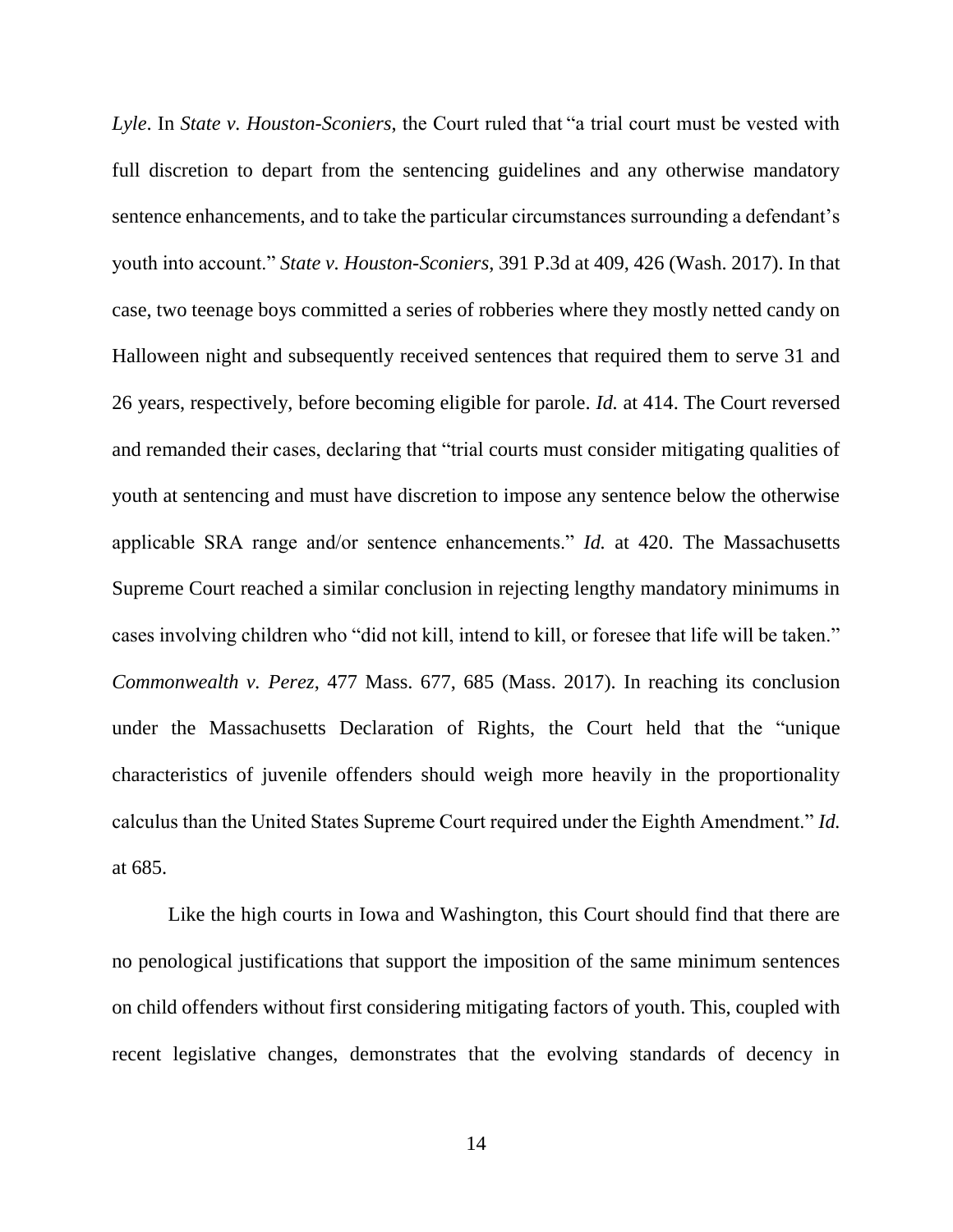Maryland do not allow sentencing courts to constitutionally proceed against individuals such as Dawnta as though they are not children.

### **III. The Imposition on Dawnta of What is Now the State's Most Severe Sentence for a Youth Tried in Adult Court, Absent a Miller Hearing, Violates the U.S. Constitution and the Maryland Declaration of Rights.**

It is thus without controversy that child status matters at sentencing. The foundational principle of *Roper*, *Graham*, and *Miller* is that "imposition of a State's most severe penalties on juvenile offenders cannot proceed as though they were not children." *Miller*, 567 U.S. at 474. "By removing youth from the balance—by subjecting a juvenile to the same . . . sentence applicable to an adult—these laws prohibit a sentencing authority from assessing whether the law's harshest term of imprisonment proportionately punishes a juvenile offender." *Id.*

# **A. Consideration of the** *Miller* **Factors and the Diminished Culpability of Youth is Required When a Child Faces a State's Harshest Possible Punishment.**

At the time Dawnta was sentenced, Maryland law authorized two sentencing options: (1) life with the possibility of parole or (2) life without the possibility of parole. Md. Code Ann., Crim. Law § 2-201. Indeed, the sentencing guidelines in cases of firstdegree murder are Life to Life. (E. 333). Whether his life sentence included parole eligibility or not, it was almost certain that Dawnta would spend the majority of his adult life behind bars. And, it is entirely possible that he would never return to society again. Courts routinely consider life sentences, even those that carry the possibility of parole, to be among the most "severe" that society can impose. See *United States v. Jackson*, 583 Fed. App'x 571, 572 (8th Cir. 2014) (concluding that a "life sentence is doubtless severe"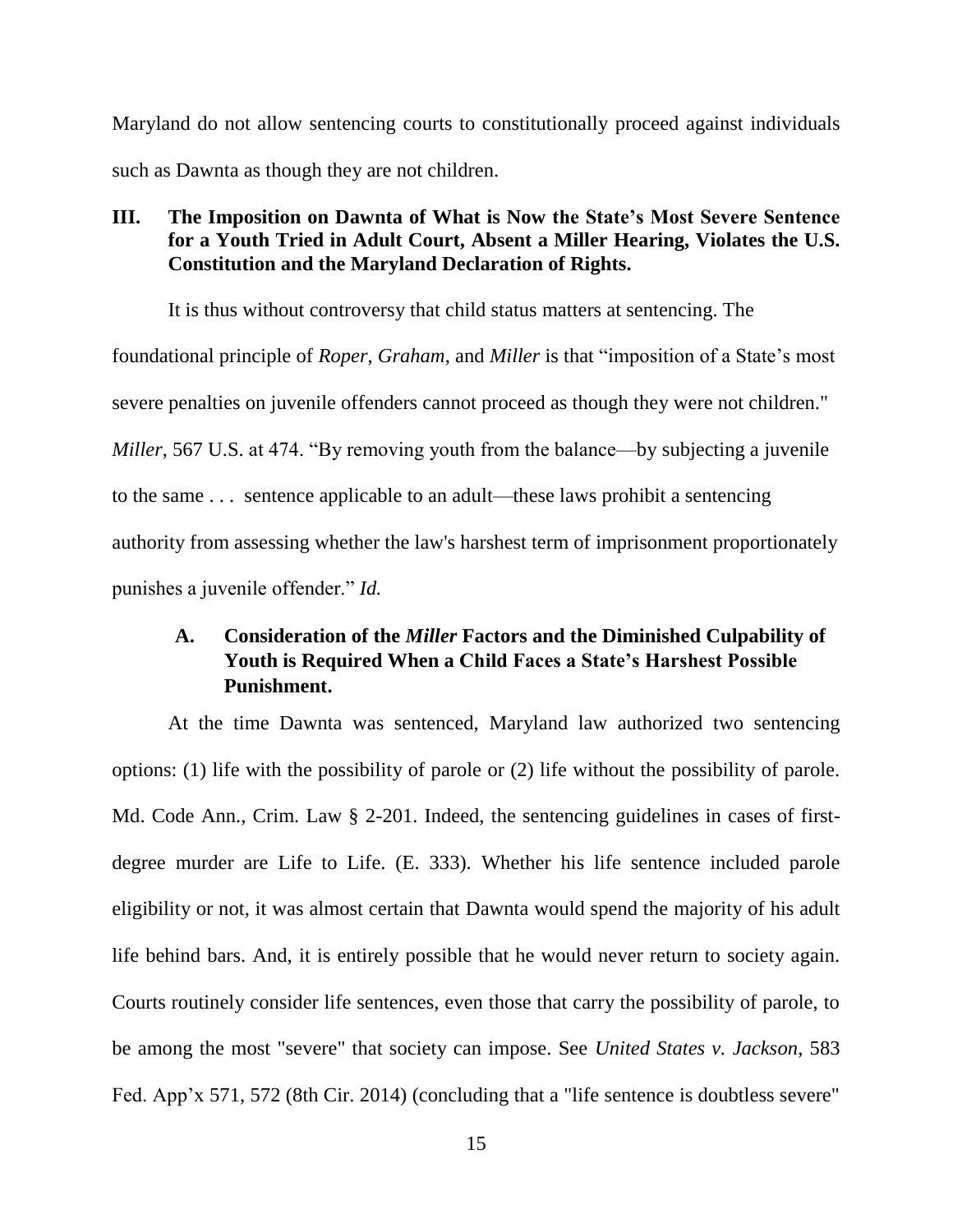in the context of life with parole eligibility); *United States v. Little*, 61 F.3d 450, 454 (6th Cir. 1995) (describing a life sentence with parole eligibility as "severe"); *Rummel v. Estelle*, 568 F.2d 1193, 1196, vac'd on reh'g , 587 F.2d 651 (5th Cir. 1978), aff'd , 445 U.S. 263, 100 S.Ct. 1133, 63 L.Ed.2d 382 (1980) (considering a life sentence with parole eligibility and noting that "[i]n most jurisdictions, a sentence to imprisonment for life now stands in the place where the death penalty stood earlier in this century the ultimate punishment imposed by this society for those crimes most abhorrent to it.").

"When the sentence sought to be imposed on a juvenile is among the state's most severe, then procedurally, the imposition of that sentence cannot proceed as if the juvenile were not a child, even if the sentence otherwise might be substantively permissible." *State v. Link*, 297 Or. App. 126, 135 (Or. Ct. App. 2019). In this case, the state sought a sentence of life imprisonment for Dawnta, which was the second harshest sentence available at the time for child offenders. However, the sentencing court did not conduct a *Miller* hearing to determine whether or not the imposition of such a sentence was constitutionally permissible in light of the mitigating factors of Dawnta's youth. Because the court did not decide whether the imposition of the second harshest sentence under Maryland law – life imprisonment - was proportional punishment for a child offender like Dawnta this Court should remand his case for resentencing consistent with the requirements of *Miller*.

### **B. Parole Eligibility and Sentencing Review Under the Juvenile Restoration Act Are Not Sufficient for the Purpose of Avoiding Constitutional Sentencing Requirements.**

In our tripartite form of government, courts of law are the constitutional venue for imposing criminal sentences. Parole boards or the governor may exercise mercy-focused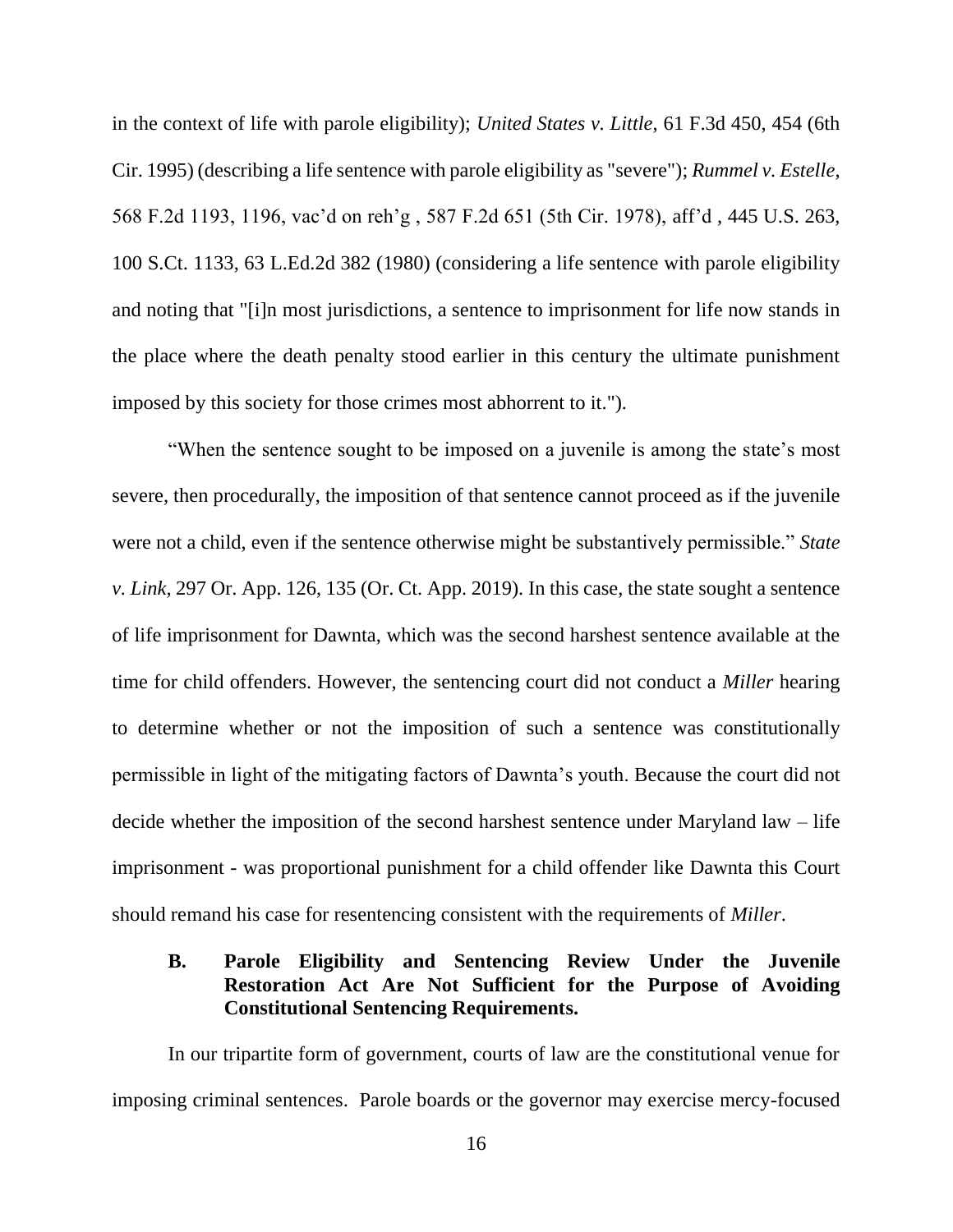functions to allow early release, but they have never been authorized to impose constitutionally-compliant judgments and sentences in the first instance. *See* Mae C. Quinn, *Constitutionally Incapable: Parole Boards as Sentencing Courts*, 72 SMU L. REV. 565, 598-600 (2019). This is, in part, because sentencing hearings in criminal courts require a wide range of procedural and substantive protections. These same rights generally are not afforded by executive branch agencies and actors, an issue that was not litigated or squarely before the Supreme Court in *Miller* or *Montgomery* when in *dicta* it suggested parole board release might remedy sentencing errors. It is also important to note that this case is on direct appeal in contrast with the petitioner in *Montgomery* whose case was on collateral review. The possibility of a future parole hearing as a remedy does not apply with equal force to cases on direct appeal, nor does it resolve the underlying constitutional violations that occurred at sentencing.

First and foremost, sentencing hearings must comply with due process of law and protect against arbitrary outcomes or decisions based upon unreliable information. *See, e.g., Gardner v. Florida,* 430 U.S. 349 (1977); *see also Bosse v. Oklahoma,* 137 S.Ct. 1, 2 (2016) (continuing to ban in death penalty cases "characterizations and opinions from a victim's family members about the crime, the defendant, and the appropriate sentence"). In the ordinary course, that means that contested facts presented by the government in support of a sentencing outcome must be proven by at least a preponderance of the evidence. *See, e.g., United States v. Fatico*, 603 F.2d 1053 (2d Cir. 1979). However, in the most serious matters, such proof must satisfy the "beyond a reasonable doubt" standard and may need to be determined by a jury. *See, e.g., Apprendi v. New Jersey,* 530 U.S. 466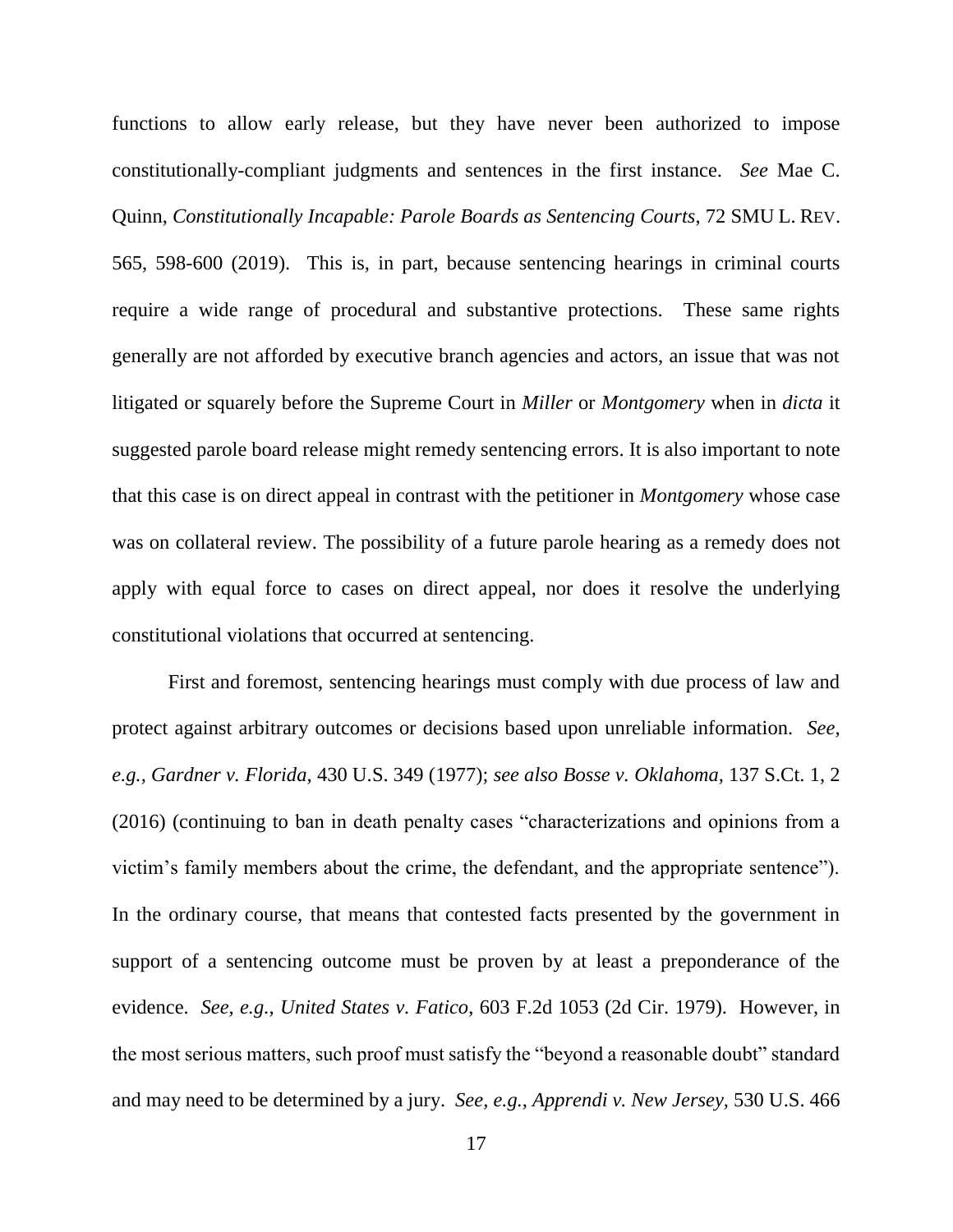(2000); *Ring v. Arizona,* 536 U.S. 584 (2002). Further, to ensure a defendant's rights are protected in such an important hearing, considered a critical stage of the criminal process, they must be afforded the right to effective assistance of counsel at sentencing. *See, e.g*., *Mempa v. Rhay*, 389 U.S. 128 (1967); *Strickland v. Washington*, 466 U.S. 668 (1984).

Where the sentencing court's process fails to meet constitutional requirements in the first instance, later referral to an executive branch agency or actor that does not provide all the requisite protections or features – including holding the government to its burden during the sentencing process and the appointment of counsel – should not be permitted to serve as a substitute. *See Jones v. Mississippi*, 141 S. Ct. 1307, 1322 (2021) ("state sentencing judges and juries . . . determine the proper sentence in individual cases in light of the facts and circumstances of the offense, and the background of the offender"). Thus, the possibility of parole review or release by the Maryland Parole Board in this case does not correct the entire range of constitutional infirmities that impacted Dawnta's first sentencing hearing, where prosecutors sought, and the court imposed, a life sentence.

The passage of SB 494, enacting CP § 8-110 (the Juvenile Restoration Act), also does not suffice to correct the sentencing court's constitutional errors. It serves as a postjudgment review process for an already existing sentence. It thus works to impose a mandatory minimum sentence of 20 years on juvenile offenders with no exceptions or individual assessments of the proportionality of the punishment considering the offender's child status at the time of sentencing. The blanket determination that such a sentence is appropriate for all child offenders—regardless of the offense, personal involvement in the offense, or mitigating factors of youth—breaches the direction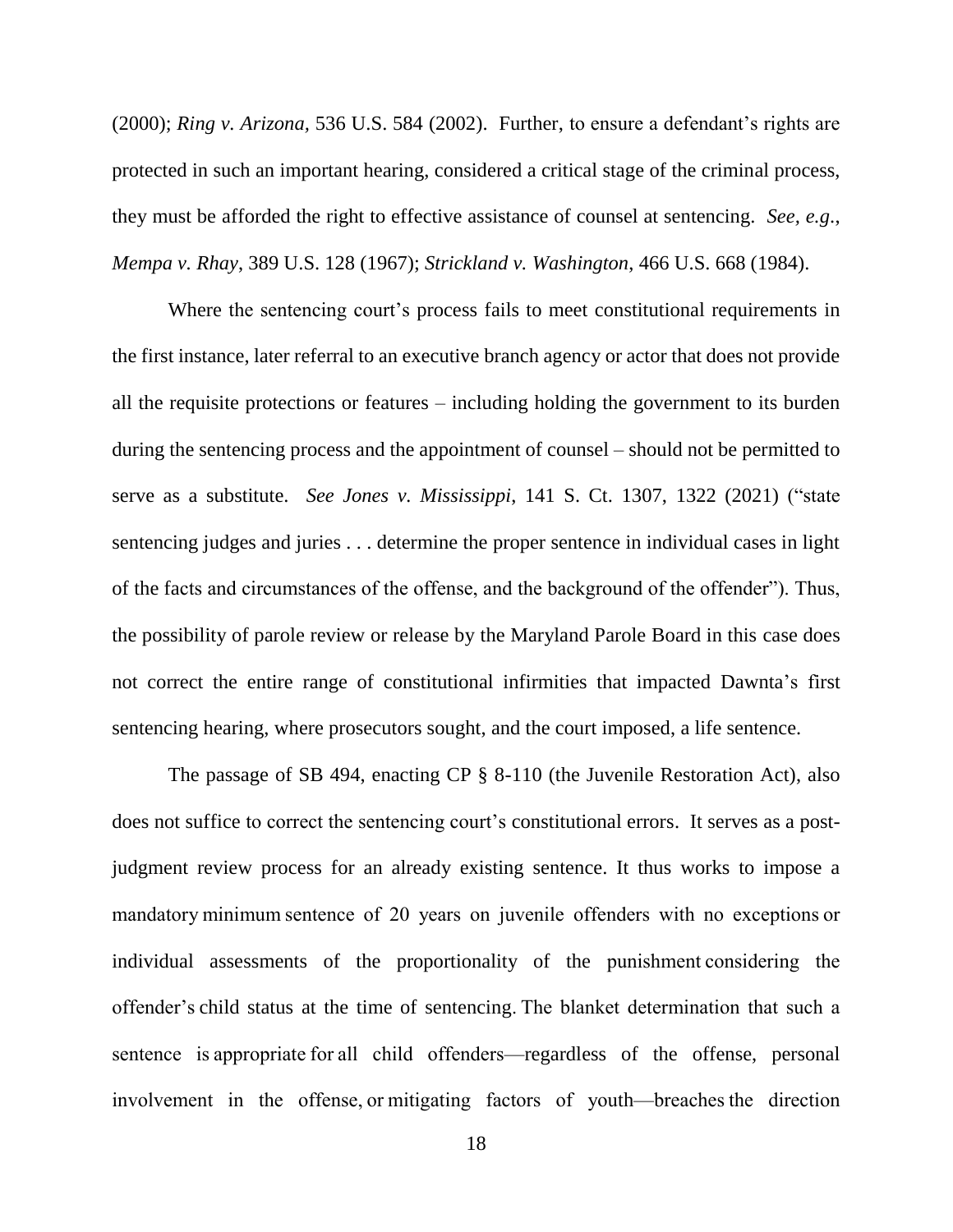of *Carter*, which highlighted the importance of conducting a fact-specific proportionality analysis to evaluate whether a sentence constitutes cruel and unusual punishment for a juvenile. *Carter,* 461 Md. at 356.   

### **IV. The Felony Murder Rule Raises Constitutional Questions Generally and Presents Heightened Concerns in Cases Involving Child Defendants such as Dawnta.**

Maryland's felony murder statute is one of the most expansive in the country. It mandates the same level of conviction and penalty for deliberate killing as for unintended loss of life during the course of a much lesser crime gone wrong. It also makes no distinction between child defendants, such as Dawnta, and adults for any felony murder. Here, applied in the context of an alleged juvenile accomplice involved in helping others escape after a burglary was committed, the doctrine is simply irrational and arbitrary. Moreover, converting the felony murder sentence here to a *mandatory* minimum that would allow for possible release after 15 or 20 years would not correct the multi-fold errors here. Instead, both the conviction and sentence for felony murder are constitutionally unsupportable and must be set aside.

#### **A. Sweeping Felony Murder Analyses and Accomplice Liability**

At best, felony murder is a highly confusing, overly expansive doctrine. Handled improperly, as in this case, it becomes a meaningless morass with little in the way of culpability limitation. Maryland's law is among the most expansive in the country and makes no provision for juvenile defendants. Applied in this case, it produced a life sentence with the possibility of parole only after 15 years, for conduct of a 16-year-old which at best constitutes "accomplice liability" for a burglary committed by others. Though this might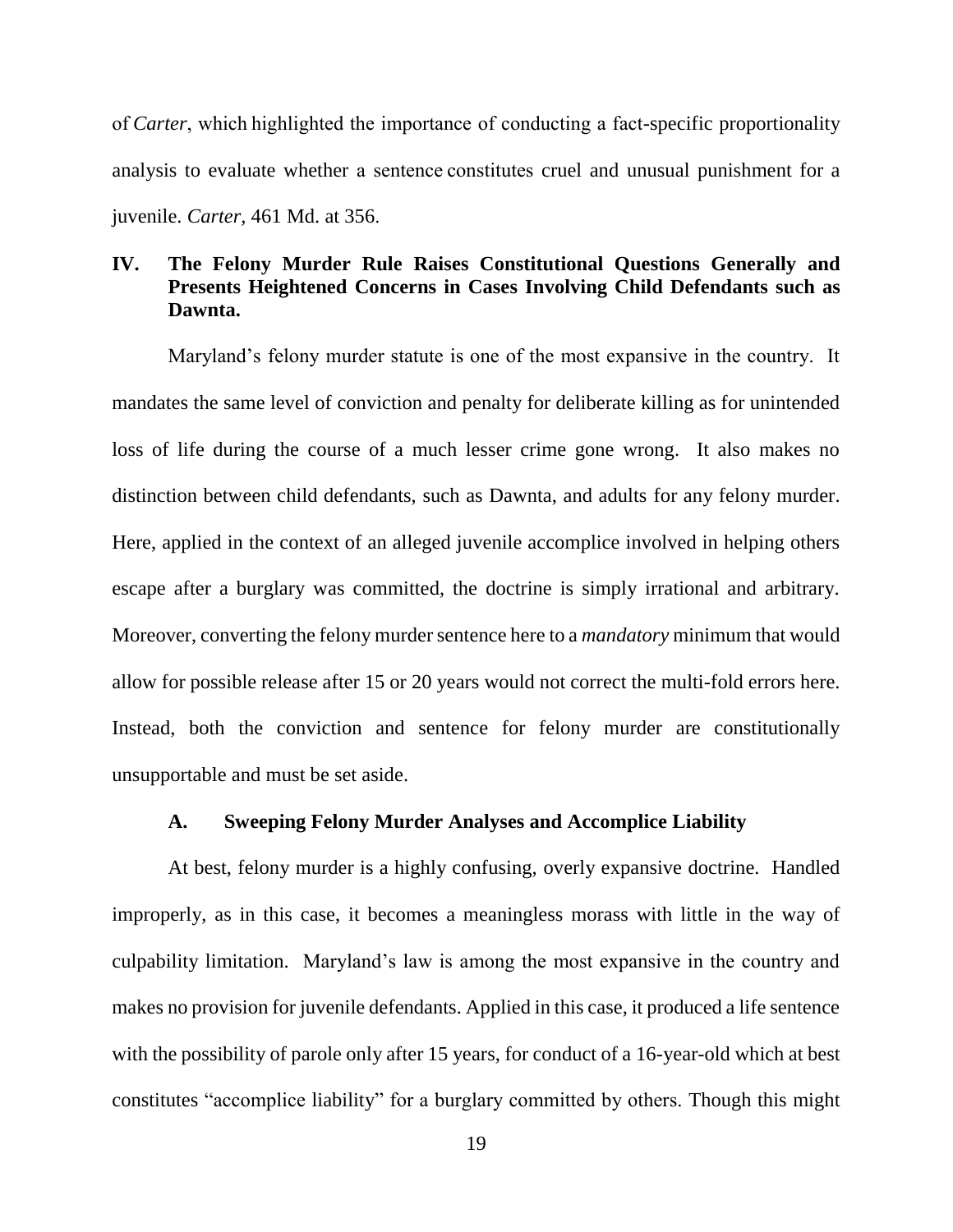bring solace to those seeking accountability for this deeply tragic event, which everyone wishes had never occurred, it shouldn't be applied in the context of a child offender. For just as adolescent brain development should be relevant for purposes of sentencing, it should be considered for purposes of procedural and fundamental fairness. *Cf. J.D.B. v. North Carolina,* 564 U.S. 261 (2011). Thus, bootstrapping criminal liability for first-degree murder here based upon the felony actions of breaking and entering committed by others is just too attenuated. And, again, this is especially true when the mindset of a teenage boy is taken into account.

#### **B. Further Constitutional Concerns Raised by the Application of the Felony Murder Rule on Youth Offenders**

Indeed, the felony murder doctrine has long been criticized for sweeping into its net persons who are not morally culpable for committing murder. *See, e.g.,* Nelson E. Roth and Scott E. Sundby, *The Felony-Murder Rule: A Doctrine at Constitutional Crossroads*, 70 CORNELL L. REV. 446, 446 (1985) (cataloging critiques of the long "maligned" rule). This concern is especially true when it comes to youth where it has been correctly called an "irrational legal response to youth crime and violence." *See* Erin Flynn, *Dismantling the Felony-Murder Rule: Juvenile Deterrence and Retribution Post-Roper v. Simmons*, 156 U. PA. L. REV. 1049, 1074 (2008).

Rooted in the concept of reasonable foreseeability, felony murder doctrine entirely fails to account for youth impetuosity and inability to appreciate the consequences of one's actions. *See* Cameron Casey, *Cruel and Unusual: Why the Eighth Amendment Bans Charging Juveniles with Felony Murder*, 61 BOSTON COLLEGE L.REV. 2965, 3001 (2020).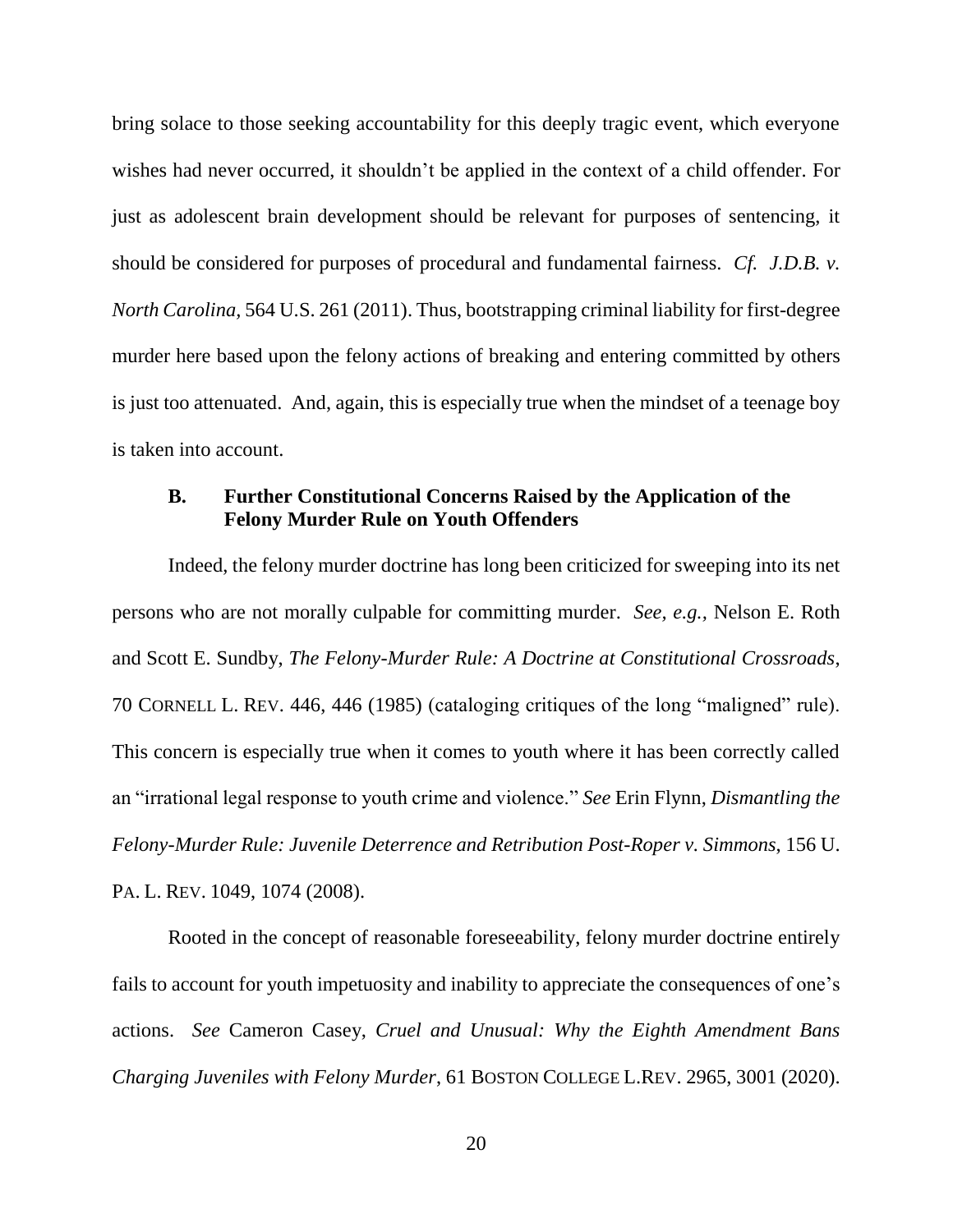A "juvenile offender who did not kill or intend to kill has a twice diminished moral culpability" as compared to adults who intentionally take the life of another. *Graham,* 560 U.S. at 69-72.

Lack of personal, moral culpability is especially salient in teen group activity matters, such as Dawnta's. If youth generally are unable to engage in forward-looking evaluation, they surely lack appreciation for the special dangers that might flow from engaging in risk-taking activity as part of a larger number of young people. *See* Beth Caldwell, *The Twice Diminished Culpability of Juvenile Accomplices to Felony Murder*, 11 UCIRVINE L.REV. 905 (2021). Nor would threat of application of the rule in such cases serve as a deterrent. Emily Keller, *Constitutional Sentences for Juveniles Convicted of Felony Murder in the Wake of Roper, Graham & J.D.B*., 11 CONNECTICUT PUBLIC INTEREST L.J. 297, 317 (2019).

Indeed, the reality is that teens tend to act in groups and get carried away in the activities of their peers. This scientific fact, reiterated in countless studies of adolescent psychology and brain development, will not be counteracted by enhanced strict liability sentencing. *See* Alison Burton, *A Commonsense Conclusion: Creating a Juvenile Carve Out to the Massachusetts Felony Murder Rule*, 52 HARV. CIVIL RIGHTS-CIVIL LIBERTIES L. REV. 169, 183 (2017) (suggesting felony murder "plays directly into the cognitive vulnerabilities" of youth and, therefore, "the prototypical juvenile crime"). Youth such as Dawnta simply need to outgrow this stage of development. *See id.* at 191.

#### **C. Considerations Relating to Youth Felony Murder Sentences**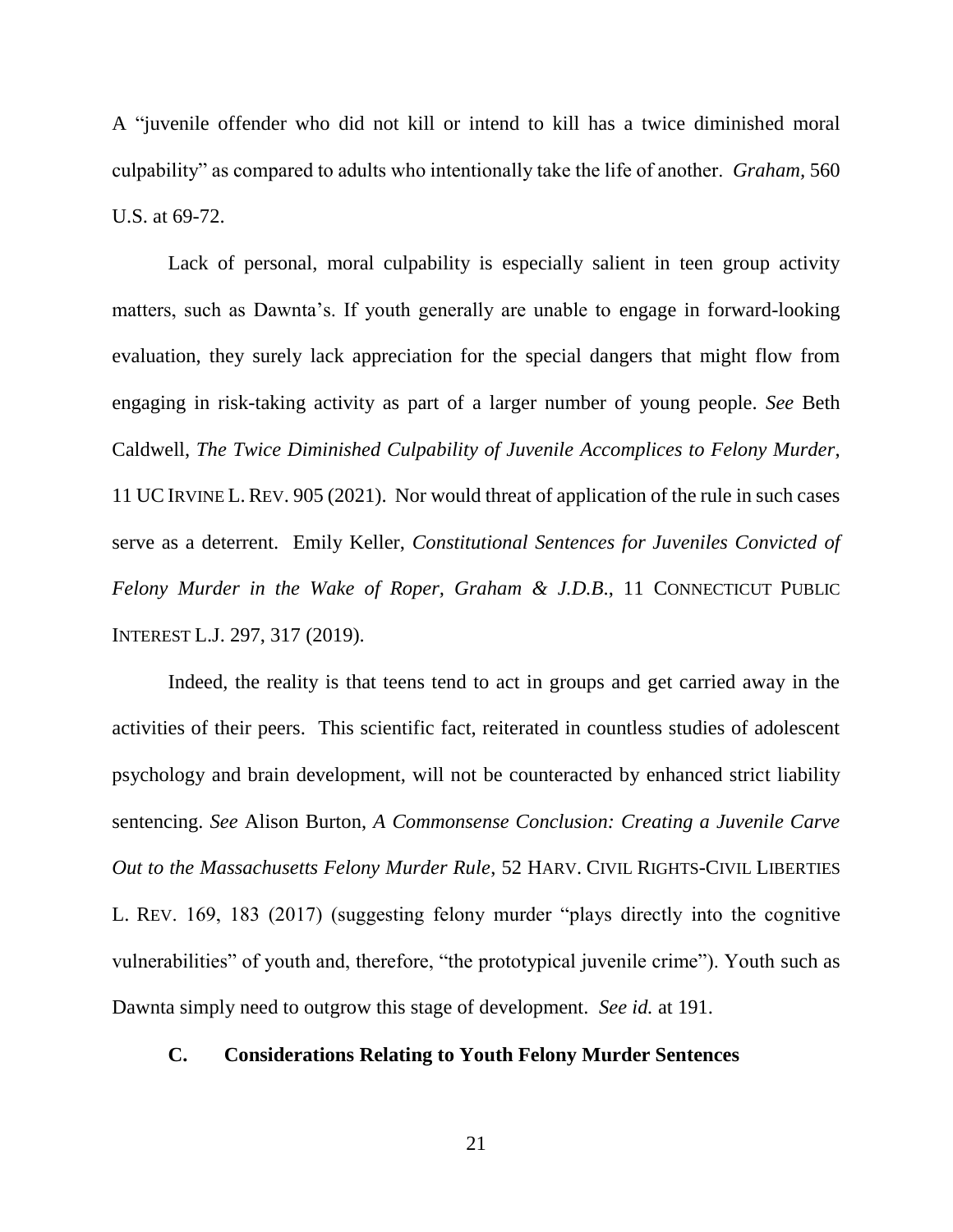Finally, because Dawnta has never had a constitutionally-compliant, individualized sentencing hearing at the trial level, application of CP §8-110 to this case would merely exacerbate the harm. It provides for a mandatory minimum term of 20 years – which also disregards youth and moral culpability – and then shifts the burden to Dawnta to try to convince the court to grant him mercy by way of an earlier release than his actuallyimposed sentence term.

Notably, the Supreme Court has prohibited death sentences in felony murder cases where the prosecution fails to prove that the defendant actually killed the victim or intended to kill, *see Enmund v. Florida*, 458 U.S. 782, 801 (1982), or was recklessly indifferent to human life while serving as a major participant in the felony, *see Tison v. Arizona*, 481 U.S. 137, 159 (1987). The Court requires an individualized assessment regarding *mens rea* and moral culpability before such a severe sentence may be imposed upon an adult. Although this is not a death penalty case, it involves very similar considerations as Dawnta received one of Maryland's most severe punishments - life imprisonment.

Moreover, without taking away from the tragic loss of life in this case, such analysis at a new sentencing hearing should account for the reasonable, panic-stricken mindset of a Black youth driver who faces gun fire from an armed White police officer. *See, e.g., J.D.B. v. North Carolina,* 564 U.S. 261 (2011) (establishing constitutional rule of analysis that differentiates a "reasonable youth" from a reasonable adult); *Commonwealth v. Evelyn*, 152 N.E.3d 108 (Mass. 2020) (considering youth as part of Fourth Amendment analysis and further agreeing that "the troubling past and present of policing and race are likely to inform how African-Americans and members of other racial minorities interpret police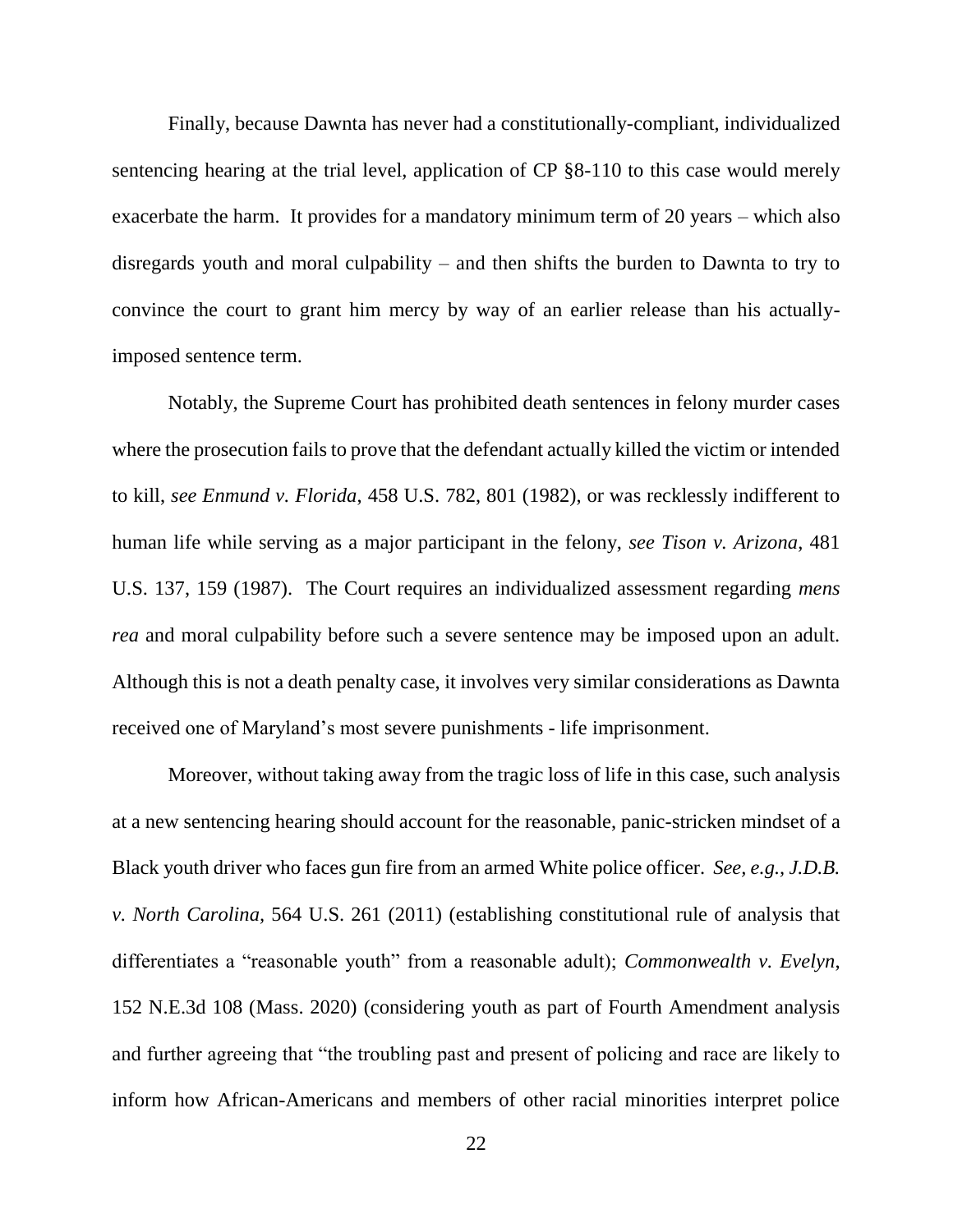encounters"); *Illinois v. Wardlow*, 528 U.S. 119 (2000) (Stevens, J., dissenting) ("Among some citizens, particularly minorities . . . there is also the possibility that the fleeing person is entirely innocent, but . . . believes that contact with the police can itself be dangerous, apart from any criminal activity associated with the officer's sudden presence."). Dawnta's youth, with its accompanying cognitive immaturity, combined with contemporary events highlighting unfortunate encounters between Black suspects and White police officers, demonstrate that his moral culpability in this case is "twice diminished." *Graham,* 560 U.S. at 69-72.

#### **CONCLUSION**

For the foregoing reasons the Court should reverse the decision below and remand for a new sentencing hearing.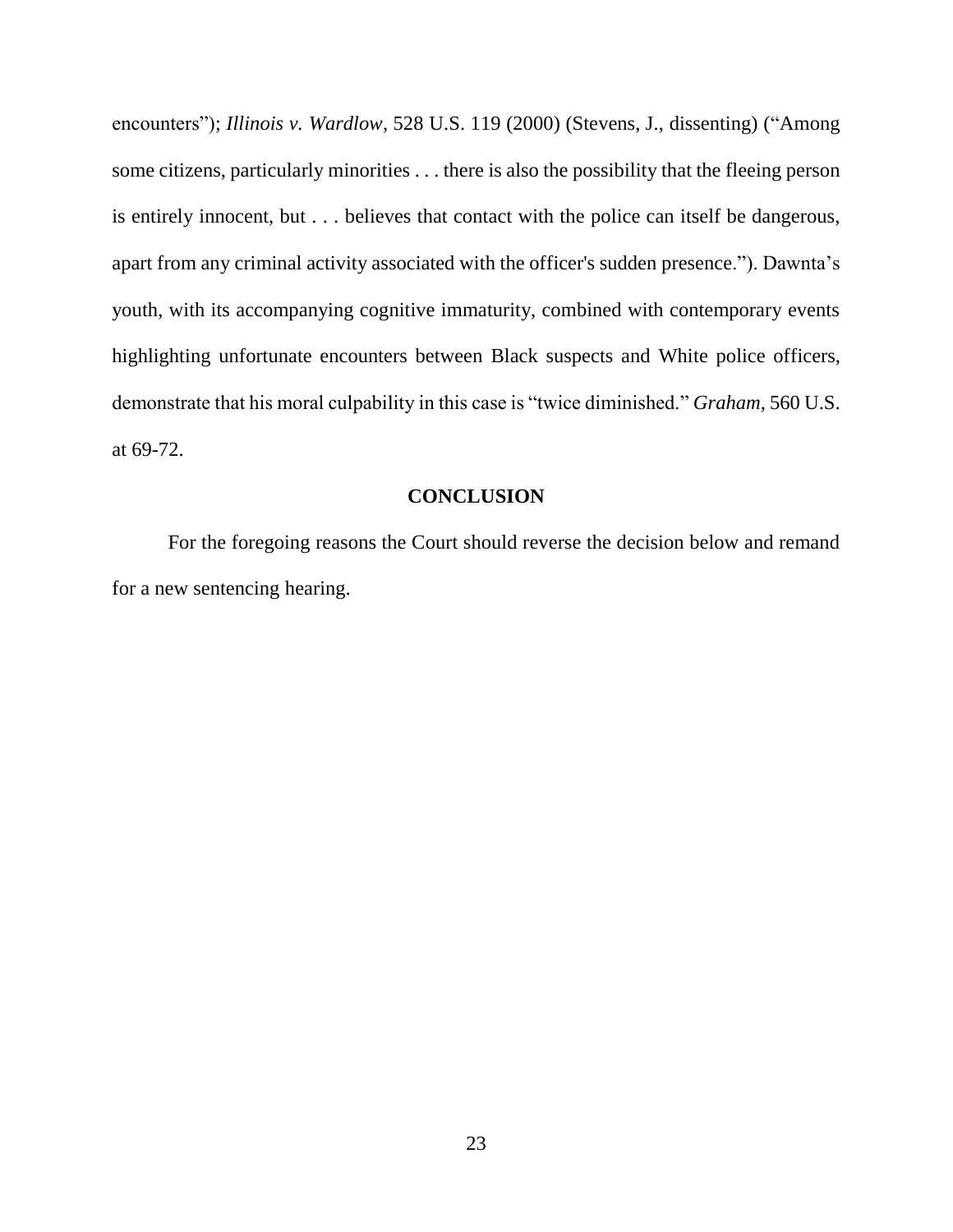# **CERTIFICATE OF WORD COUNT AND COMPLIANCE WITH RULE 8-112**

I hereby certify that Amicus Curiae's Brief contains 6,187 words, excluding the parts of the brief exempted from the word count by Rule 8-503.

This brief complies with the font, spacing, and type size requirements stated in Rule 8-112.

*/s/ James L. Dold*

 $\frac{1}{\sqrt{2}}$  ,  $\frac{1}{\sqrt{2}}$  ,  $\frac{1}{\sqrt{2}}$  ,  $\frac{1}{\sqrt{2}}$  ,  $\frac{1}{\sqrt{2}}$  ,  $\frac{1}{\sqrt{2}}$  ,  $\frac{1}{\sqrt{2}}$  ,  $\frac{1}{\sqrt{2}}$  ,  $\frac{1}{\sqrt{2}}$  ,  $\frac{1}{\sqrt{2}}$  ,  $\frac{1}{\sqrt{2}}$  ,  $\frac{1}{\sqrt{2}}$  ,  $\frac{1}{\sqrt{2}}$  ,  $\frac{1}{\sqrt{2}}$  ,  $\frac{1}{\sqrt{2}}$ 

James L. Dold

Human Rights for Kids P.O. Box 5960 Washington D.C. 20016 202-573-7758 jdold@humanrightsforkids.org CPF #1012140203